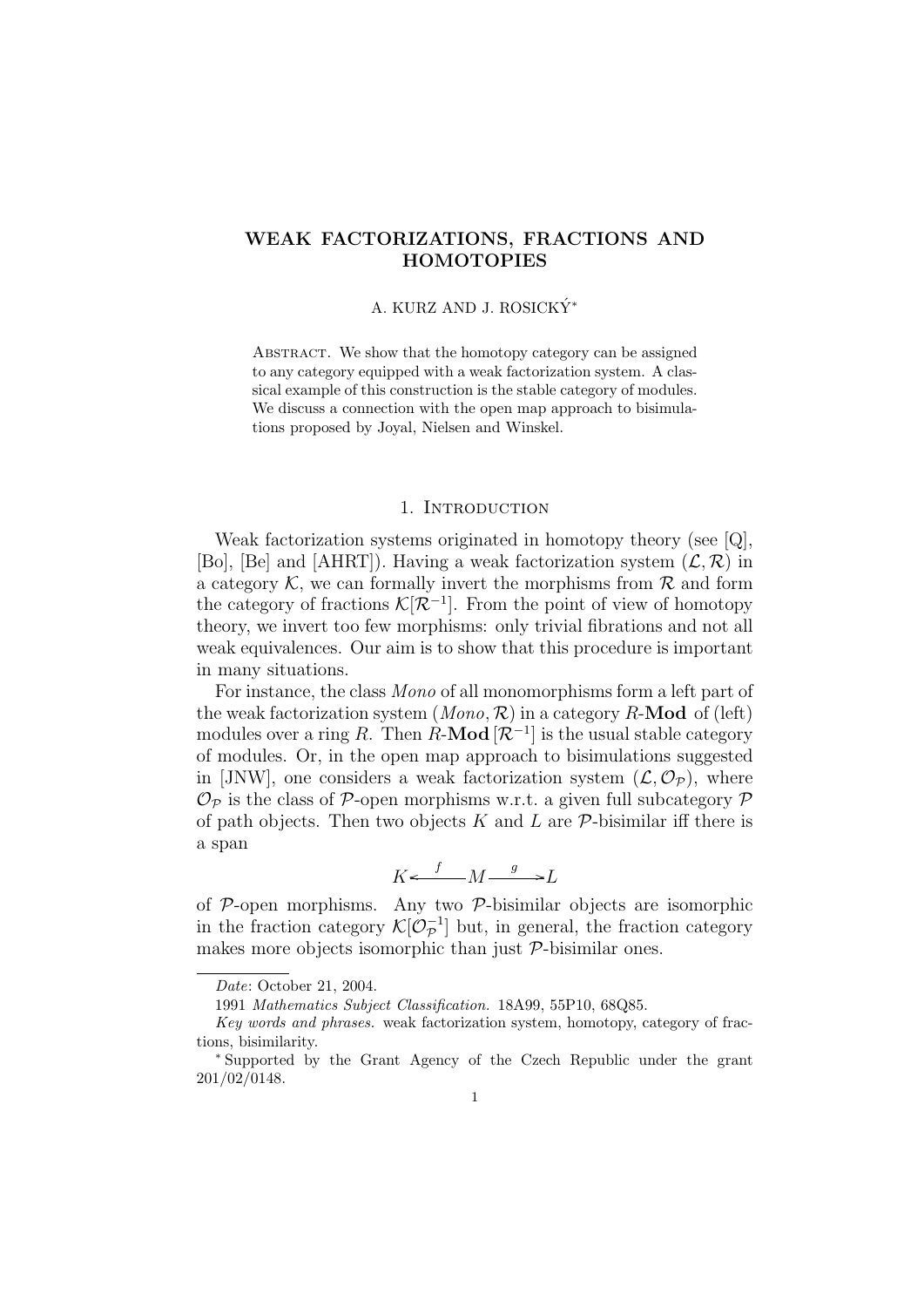Any weak factorization system  $(\mathcal{L}, \mathcal{R})$  in a category K with finite coproducts yields a cylinder object in K and thus a relation  $\sim$  of homotopy between morphisms of  $K$ . We will show that any two homotopic morphisms have the same image in the fraction category. Moreover, if  $\mathcal K$  has finite coproducts and any morphism in  $\mathcal R$  is a split epimorphism then the categories  $\mathcal{K}[\mathcal{R}^{-1}]$  and  $\mathcal{K}/\sim$  are equivalent.

# 2. Weak factorization systems

**Definition 2.1.** Let K be a category and  $f : A \rightarrow B$ ,  $g : C \rightarrow D$ morphisms such that in each commutative square



there is a diagonal  $d : B \to C$  with  $d \cdot f = u$  and  $g \cdot d = v$ . Then we say that q has the right lifting property w.r.t.  $f$  and  $f$  has the left lifting property w.r.t. g.

For a class  $H$  of morphisms of  $K$  we put

 $\mathcal{H}^{\square} = \{g | g \text{ has the right lifting property w.r.t. each } f \in \mathcal{H} \}$  and

 $\Box \mathcal{H} = \{f | f$  has the left lifting property w.r.t. each  $g \in \mathcal{H}\}.$ 

**Definition 2.2.** ([Be]) A weak factorization system  $(\mathcal{L}, \mathcal{R})$  in a category K consists of two classes  $\mathcal L$  and  $\mathcal R$  of morphisms of K such that

(1)  $\mathcal{R} = \mathcal{L}^{\square}, \mathcal{L} = {}^{\square} \mathcal{R}$  and

(2) any morphism h of K has a factorization  $h = g \cdot f$  with  $f \in \mathcal{L}$ and  $q \in \mathcal{R}$ .

The category of fractions  $\mathcal{K}[\mathcal{S}^{-1}]$ , where  $\mathcal K$  is a category and  $\mathcal S$  a class of morphisms in  $K$ , was introduced in [GZ] (see [Bor], [KP]). This category has the same objects as  $K$  and is equipped with a functor  $P: \mathcal{K} \to \mathcal{K}[\mathcal{S}^{-1}]$  sending any morphism from S to an isomorphism. Moreover, for every functor  $F : \mathcal{K} \to \mathcal{X}$  sending any morphism from S to an isomorphism, there is a unique functor  $\overline{F} : \mathcal{K}[\mathcal{S}^{-1}] \to \mathcal{X}$  such that  $F = \overline{F} \cdot P$ . It may happen that the category  $\mathcal{K}[\mathcal{S}^{-1}]$  is not locally small, i.e., that one can have a proper class of morphisms between two given objects in  $\mathcal{K}[\mathcal{S}^{-1}]$ .

**Observation 2.3.**  $\mathcal{K}[\mathcal{S}^{-1}]$  is a quotient of the category of zig-zags

$$
K \xrightarrow{f_1} X_1 \xleftarrow{f_2} X_2 \xrightarrow{L} \dots
$$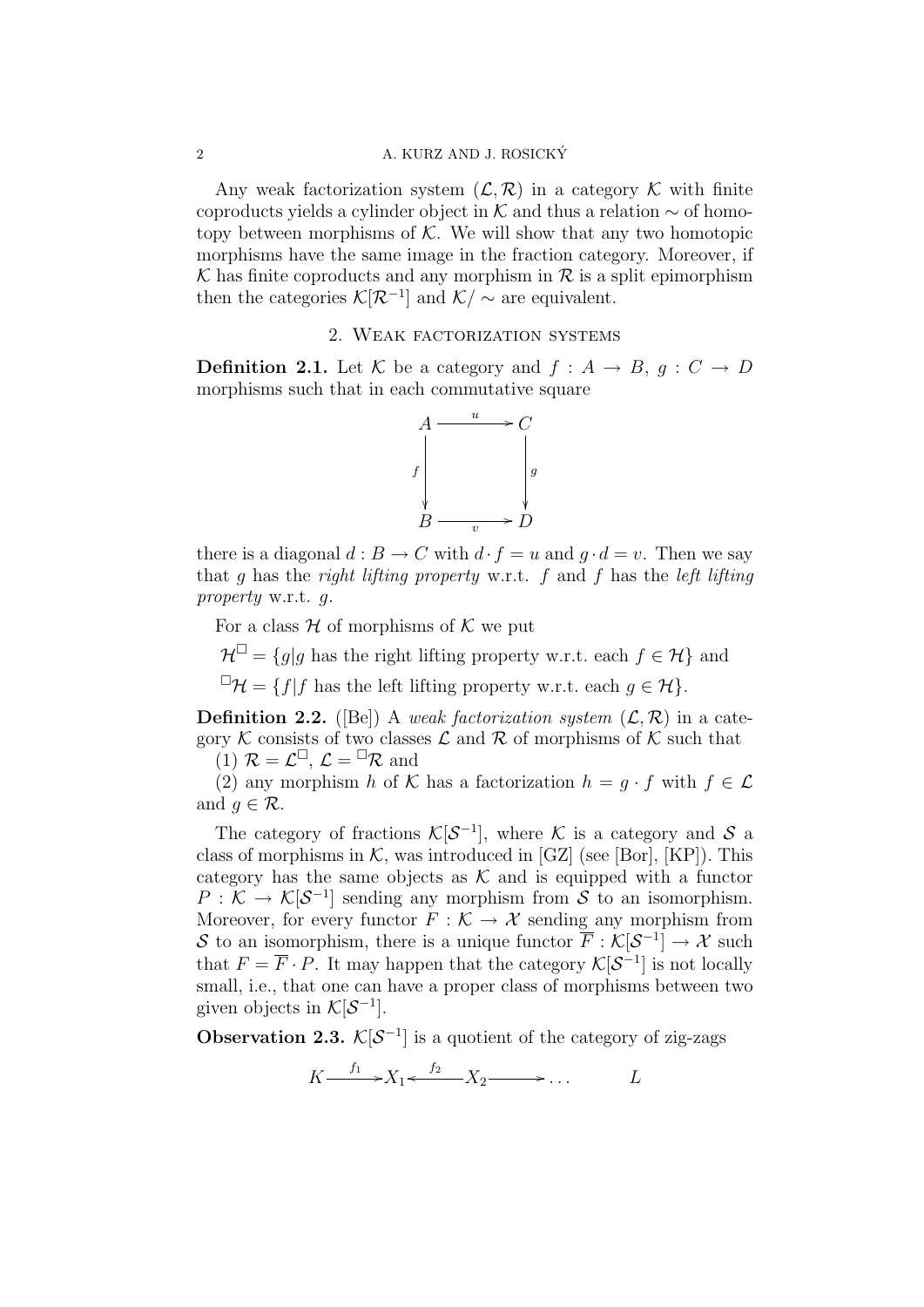where all morphisms going backwards are in  $S$  (see [KP], II.2). If  $\mathcal K$  has finite limits and  $\mathcal S$  contains all isomorphisms, is closed under compositions and stable under pullbacks then these zig-zags can be reduced to spans

$$
K \xleftarrow{s} X \xrightarrow{f} L
$$

with  $s \in \mathcal{S}$ . In fact, a zig-zag is reduced to a span by means of pullbacks as follows:



The equivalence relation on spans giving the category of fractions is easy to describe if S also has the property: if  $t \cdot f = t \cdot q$  with  $t \in S$ then  $f \cdot s = g \cdot s$  for some  $s \in \mathcal{S}$ . One then says that S admits a right calculus of fractions (see [Bor]).

Let  $(\mathcal{L}, \mathcal{R})$  be a weak factorization system in a category K having finite limits. Then  $R$  contains all isomorphisms, is closed under compositions and stable under pullbacks (see [AHRT]). Hence the fraction category  $\mathcal{K}[\mathcal{R}^{-1}]$  is a quotient category of the category of spans. But R rarely admits a right calculus of fractions.

**Example 2.4.** Let  $(\mathcal{L}, \mathcal{R})$  be a factorization system in a category  $\mathcal{K}$ having finite limits. This means that  $(\mathcal{L}, \mathcal{R})$  is defined by means of a unique diagonalization property, i.e., that  $d$  in 2.1 is unique. Then  $(\mathcal{L}, \mathcal{R})$  is a weak factorization system (see 14.6 (3) in [AHS]). We show that  $R$  admits a right calculus of fractions. Consider

$$
K \frac{h_1}{h_2} L \longrightarrow L
$$

such that  $t \cdot h_1 = t \cdot h_2$  and  $t \in \mathcal{R}$ . It suffices to show that the equalizer e of  $h_1$  and  $h_2$  belongs to  $\mathcal R$ . This means that we have to show that e has the unique diagonalization property w.r.t. each morphism  $f \in \mathcal{L}$ . Consider a commutative square

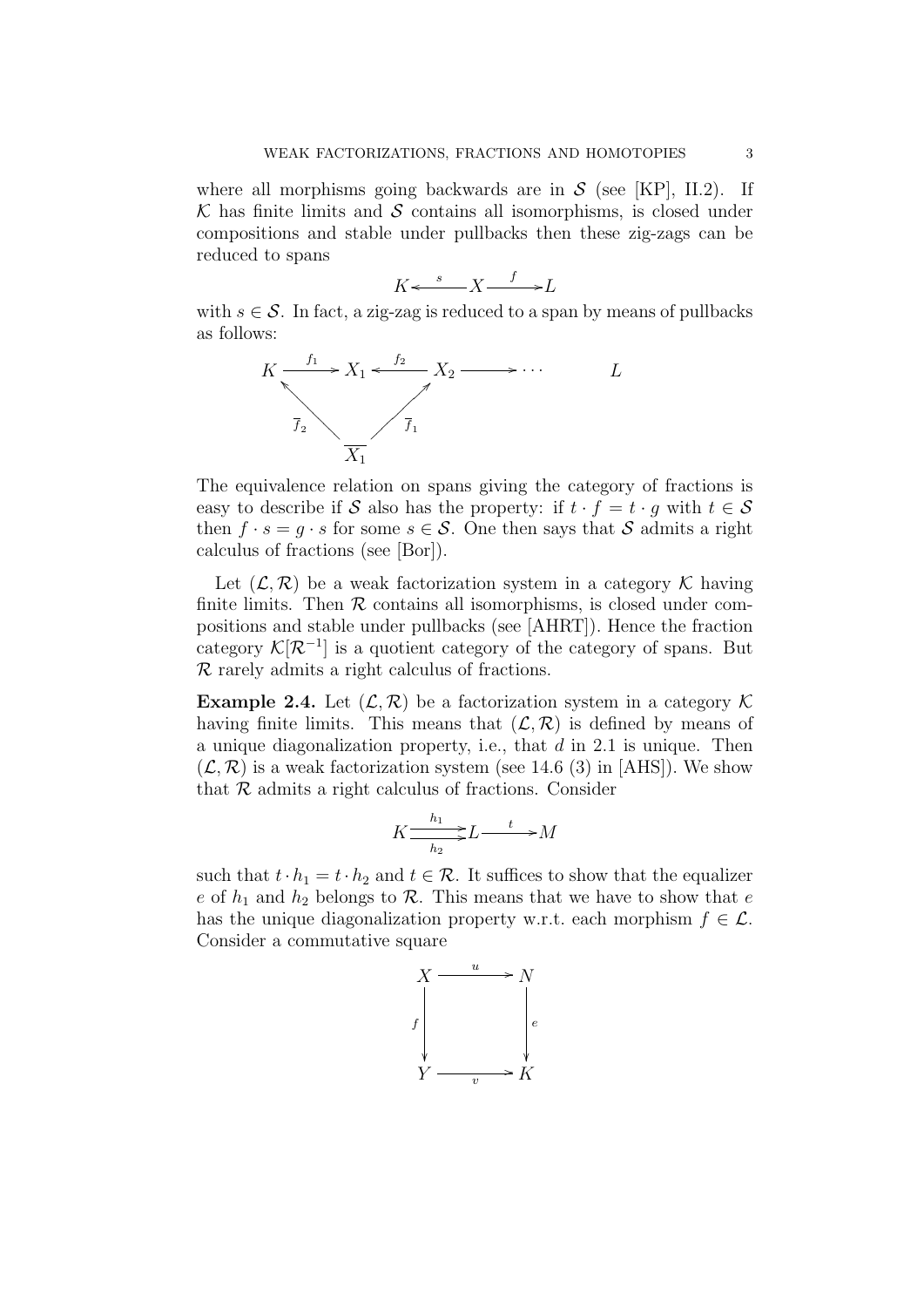with  $f \in \mathcal{S}$ . Since



commutes, the unique diagonalization property yields that  $h_1 \cdot v = h_2 \cdot v$ . Thus  $v = w \cdot e$  for some  $w : Y \to N$ . Since e is a monomorphism, w is the unique diagonal in the starting square.

In the case of the factorization system  $(Iso(K), Mor(K))$ , the fraction category  $\mathcal{K}[\text{Mor}(\mathcal{K})^{-1}]$  is the set of connected components of  $\mathcal{K}$ . Here,  $Iso(K)$  consists of isomorphisms of K and Mor $(K)$  of all morphisms of  $\mathcal{K}.$ 

Observation 2.5. The class

$$
\overline{\mathcal{S}} = \{ f \mid P(f) \text{ is an isomorphism} \}
$$

is called the *saturation* of S. It is easy to see that  $\overline{S}$  is closed under retracts in the arrow category  $K^{\rightarrow}$  and has the 2-out-of-3 property, i.e., with any two of f, g, g  $\cdot$  f belonging to  $\overline{S}$  also the third morphism belongs to  $\overline{S}$ .

The following definition is motivated by [JNW].

**Definition 2.6.** Let  $(\mathcal{L}, \mathcal{R})$  be a weak factorization system in a category  $K$ . Two objects K and L are called *bisimilar* if there is a span

$$
K \xleftarrow{f} X \xrightarrow{g} L
$$

with  $f, g \in \mathcal{R}$ .

Observation 2.7. Any two bisimilar objects are clearly isomorphic in the fraction category  $\mathcal{K}[\mathcal{R}^{-1}]$ . If K has finite limits then bisimilarity is an equivalence relation. We will see later that (see 3.6), even in this case, two objects K, L may be isomorphic in  $\mathcal{K}[\mathcal{R}^{-1}]$  without being bisimilar.

**Observation 2.8.** Let  $(\mathcal{L}, \mathcal{R})$  be a weak factorization system in a category  $K$  having an initial object 0. Then the following two conditions are equivalent:

(1) any morphism from  $\mathcal R$  is a split epimorphism,

(2) any morphism  $0 \to K$  belongs to  $\mathcal{L}$ .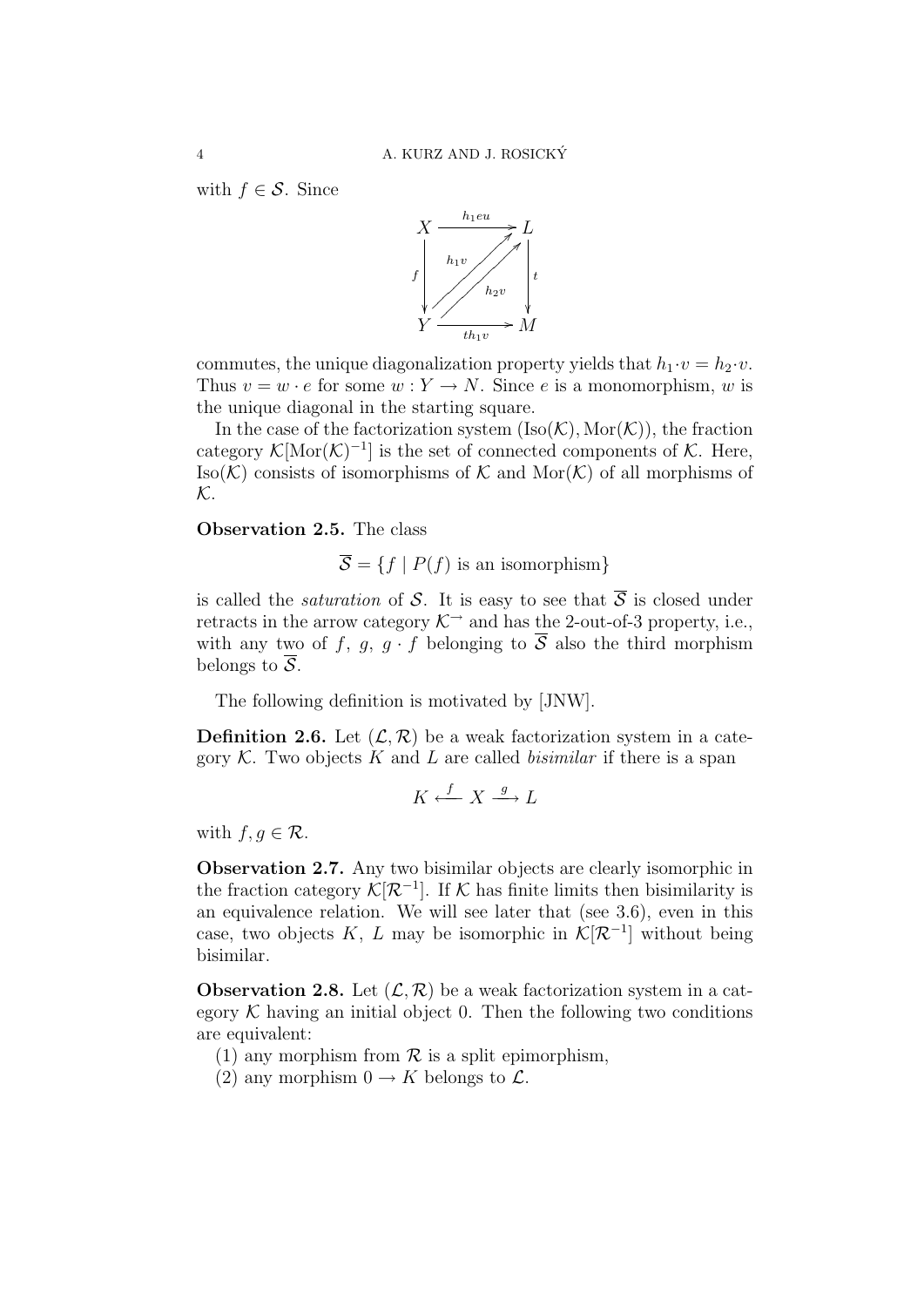Indeed,  $(1) \Rightarrow (2)$  because a diagonal in a square



is  $t \cdot v$  where t splits  $f \in \mathcal{R}$ . Conversely,  $(2) \Rightarrow (1)$  because a diagonal in a square



splits  $f \in \mathcal{R}$ .

**Observation 2.9.** Let  $K$  be a locally presentable category (cf. [AR]) and C a set of morphisms in K. Then  $(\Box(\mathcal{C}^{\Box}), \mathcal{C}^{\Box})$  is a weak factorization system and  $\Box(\mathcal{C}^{\Box})$  is the smallest class  $\mathcal{L}$  containing  $\mathcal{C}$  which is

- (a) closed under retracts in  $K^{\rightarrow}$ ,
- (b) closed under compositions and contains all isomorphisms,
- (c) stable under pushouts,
- (d) closed under transfinite compositions, i.e., given a smooth chain of morphisms  $(f_{ij}: K_i \to K_j)_{i < j < \lambda}$  from  $\mathcal L$  (i.e.,  $\lambda$  is a limit ordinal,  $f_{jk} \cdot f_{ij} = f_{ik}$  for  $i < j < k$  and  $f_{ij} : K_i \to K_j$  is a colimit cocone for any limit ordinal  $j < \lambda$ , then a colimit cocone  $f_i: K_i \to K$  has  $f_0 \in \mathcal{L}$ .

(see [Be] or [AHRT]). Even,  $\Box(\mathcal{C}^{\Box})$  consists of retracts of transfinite compositions of pushouts of morphisms from  $\mathcal{C}$ .

### 3. HOMOTOPIES

**Definition 3.1.** Let  $K$  be a category with finite coproducts equipped with a weak factorization system  $(\mathcal{L}, \mathcal{R})$ . For an object K of K, we get a *cylinder object*  $\overline{K}$  by a factorization of the codiagonal

 $\nabla: K + K \xrightarrow{c_K} \overline{K} \xrightarrow{s_K} K$ 

with  $c_K \in \mathcal{L}$  and  $s_K \in \mathcal{R}$ . We denote by

$$
c_K^1 = c_K \cdot i_1 \quad \text{and} \quad c_K^2 = c_K \cdot i_2
$$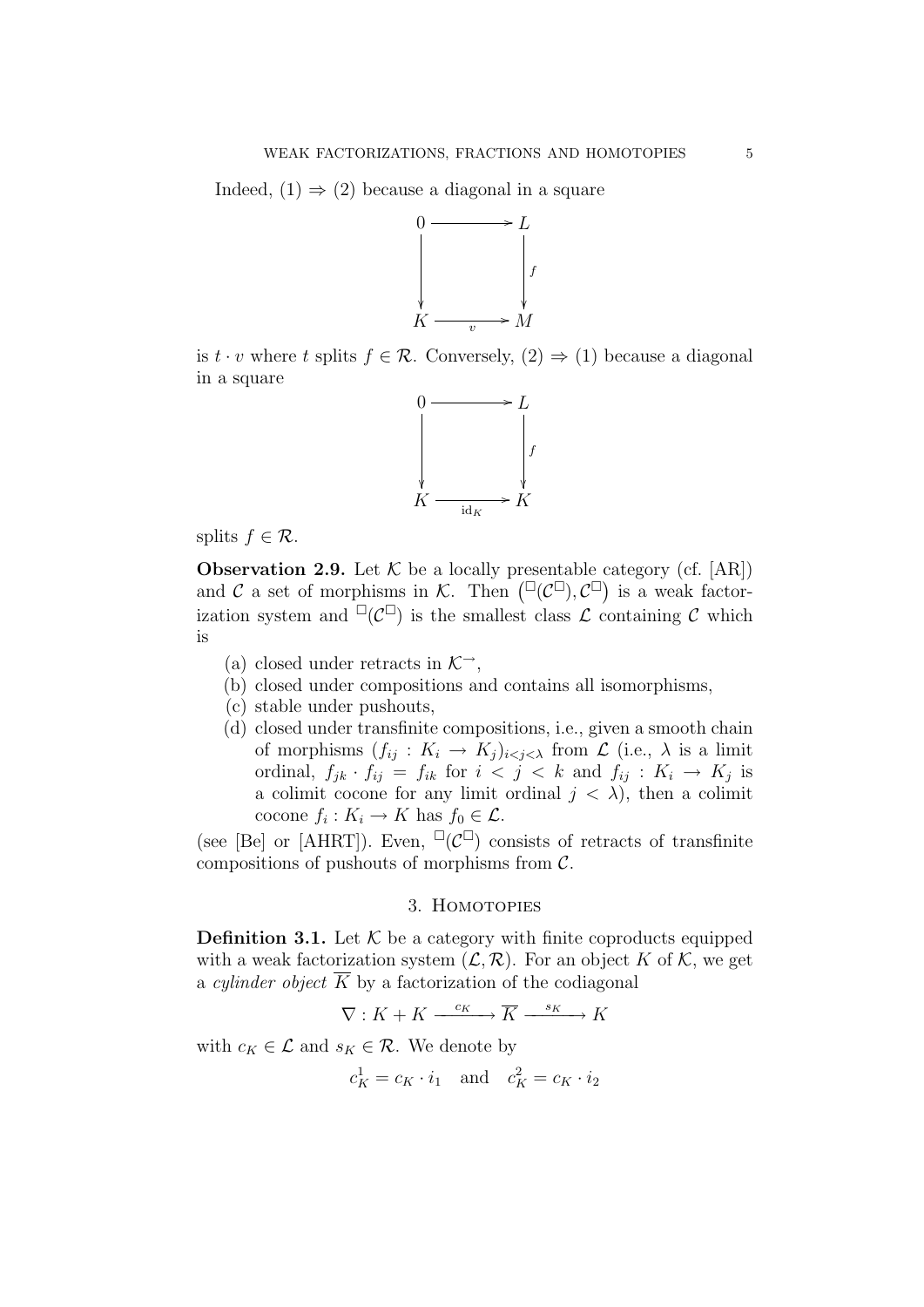the compositions of  $c_K$  with the coproduct injections

$$
K \xrightarrow{i_1} K + K \xleftarrow{i_2} K.
$$

There is a well-known way of getting homotopy from cylinder objects (see [KP]). Having two morphisms  $f, g: K \to L$ , we say that f and g are homotopic and write  $f \sim g$  if there is a morphism  $h : \overline{K} \to L$  such that the following diagram commutes



Here,  $(f, g) \cdot i_1 = f$  and  $(f, g) \cdot i_2 = g$ . The homotopy relation  $\sim$  is clearly reflexive and symmetric. But, in general, the homotopy relation is not transitive. On the other hand,  $\sim$  is compatible with the composition.

**Lemma 3.2.** Let  $K$  be a category with finite coproducts equipped with a weak factorization system  $(\mathcal{L}, \mathcal{R})$ . Let  $f, g: K \to L$ ,  $u: L \to M$  and  $v : N \to K$  be in K and  $f \sim g$ . Then  $u \cdot f \sim u \cdot g$  and  $f \cdot v \sim g \cdot v$ .

*Proof.* Let  $h : \overline{K} \to L$  make f and g homotopic. Then  $u \cdot h$  makes  $u \cdot f$ and  $u \cdot q$  homotopic. Using a lifting property, there is a morphism t such that both squares in the following diagram are commutative



Then  $h \cdot t$  makes  $f \cdot v$  and  $q \cdot v$  homotopic.

**Observation 3.3.** The homotopy relation does not depend on a choice of a cylinder object. The reason is that, for two cylinder objects

$$
\nabla: K + K \xrightarrow{c_K} \overline{K} \xrightarrow{s_K} K
$$

and

$$
\nabla: K + K \xrightarrow{\overline{c}_K} \overline{K} \xrightarrow{\overline{s}_K} K ,
$$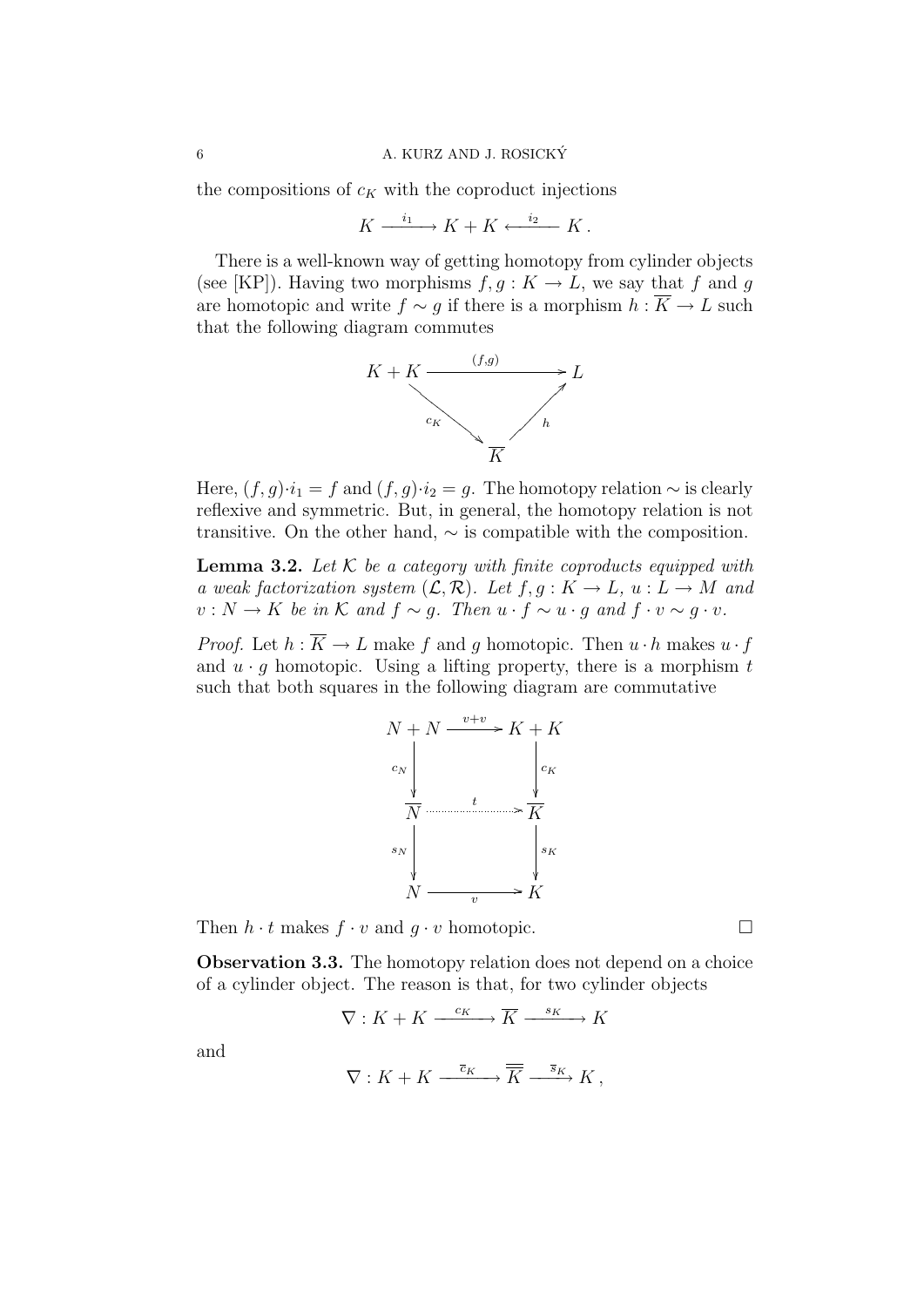we always have a diagonal  $t$  in the square



Let  $K$  be a Quillen model category (see [H]) and let  $\mathcal L$  consist of cofibrations and  $\mathcal R$  of trivial fibrations. Then  $(\mathcal L, \mathcal R)$  is a weak factorization system and any  $f, g$  homotopic in our sense are left homotopic in the standard sense. But the converse does not hold.

Any weak factorization system  $(\mathcal{L}, \mathcal{R})$  gives rise to a Quillen model category if we take all morphisms of  $K$  as weak equivalences ([AHRT] 3.7). Then any two morphisms  $f, g: K \to L$  are left homotopic because we have a model category cylinder

$$
\nabla: K + K \xrightarrow{\text{id}} K + K \xrightarrow{\nabla} K
$$

(because  $\nabla$  is a weak equivalence).

Let  $K$  be a category with finite coproducts equipped with a weak factorization system  $(\mathcal{L}, \mathcal{R})$ . We get the quotient category

$$
Q: \mathcal{K} \to \mathcal{K}/\sim.
$$

Following 3.2,  $Q(f) = Q(g)$  iff f and g are in the transitive closure of the homotopy relation  $\sim$ , i.e., iff there are  $f_1, \ldots, f_n$  such that

$$
f \sim f_1 \sim \cdots \sim f_n \sim g.
$$

**Lemma 3.4.** Let  $K$  be a category with finite coproducts equipped with a weak factorization system  $(\mathcal{L}, \mathcal{R})$ . Then  $P(f) = P(g)$  for any morphisms  $f \sim q$ .

Proof. We have

$$
P(s_K \cdot c_K^1) = P(\nabla \cdot i_1) = P(\nabla \cdot i_2) = P(s_K \cdot c_K^2).
$$

Since  $P(s_K)$  is an isomorphism, we have  $P(c_K^1) = P(c_K^2)$ . Thus  $P(f) =$  $P(g)$  for  $f \sim g$ .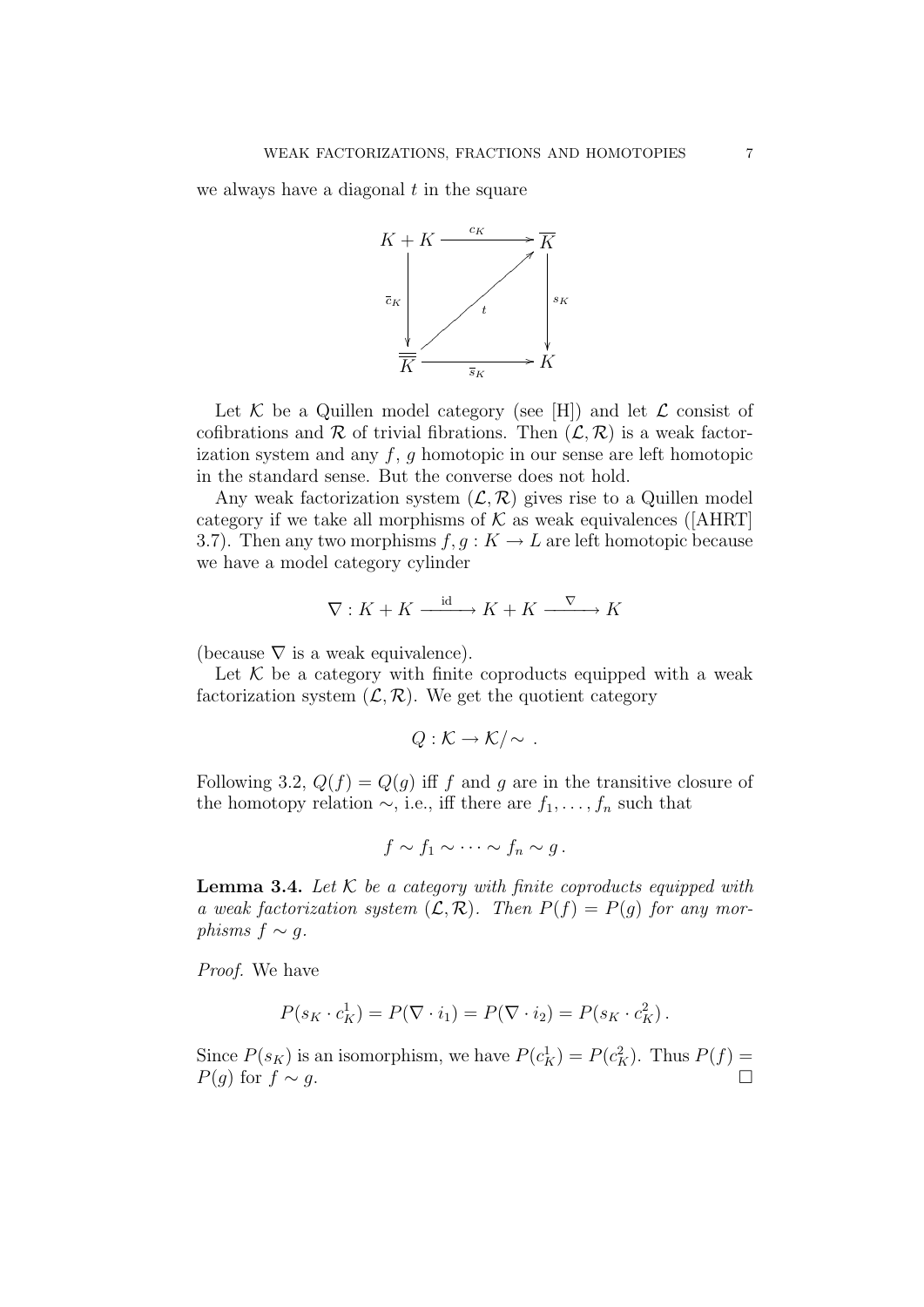We therefore have a unique functor  $T$  such that



commutes. In general, one cannot expect that  $T$  is an equivalence.

**Example 3.5.** Let  $K$  have finite coproducts and consider the factorization system  $(Iso(K), Mor(K))$ . Then a cylinder object for K is  $K + K$ and thus any two parallel morphisms are homotopic. Hence Q is the posetal reflection of  $K$ . On the other hand, P is (up to equivalence), the projection of  $K$  to the set of connected components of  $K$ .

If  $(\mathcal{L}, \mathcal{R})$  is a weak factorization system and  $\sim$  the associated homotopy then a morphism  $f: K \to L$  is called a *homotopy equivalence* if there is  $g: L \to K$  with  $g \cdot f \sim id_K$  and  $f \cdot g \sim id_L$ . Every homotopy equivalence is sent by  $Q$  and, following 3.4, by  $P$  as well, to an isomorphism. Since  $\sim$  is not transitive, Q inverts more morphisms than just homotopy equivalences. In fact,  $Q(f)$  is an isomorphism iff there is g such that both  $(g \cdot f, id_K)$  and  $(f \cdot g, id_L)$  are in the transitive closure of  $\sim$ .

The following gives an example of a homotopy relation that is not transitive and of homotopy equivalent objects that are not bisimilar.

**Example 3.6.** Let  $\mathbf{Set}^{\mathcal{X}}$  be the category of multigraphs with loops, i.e.,  $\mathcal{X}$  is the category

$$
E \xrightarrow[r_1]{r_1} V
$$

$$
T_2 \longrightarrow
$$

where  $r_1 \cdot v = r_2 \cdot v = id_V$ . Here, E is the object of edges, V is the object of vertices,  $r_1$  and  $r_2$  yield the initial and the final vertex of an edge and v yields loops. Let  $\mathcal{L} = \text{Mon}o$  be the class of all monomorphisms and R consist of morphisms  $q: K \to L$  such that

- (a)  $q$  is surjective on vertices and
- (b) if vertices  $q(a)$  and  $q(b)$  are joined by an edge in L then a and b are joined by an edge in  $K$ .

In fact, this is the weak factorization system  $(\Box(\mathcal{C}^{\Box}), \mathcal{C}^{\Box})$  from 2.9 where  $\mathcal C$  consists of the embedding of an empty multigraph into a vertex and of the embedding of two vertices not connected by an edge to the edge.

The cylinder object  $c_K : K + K \to \overline{K}$  is obtained by joining the two copies  $i_1(x)$  and  $i_2(x)$  of a vertex x in K by two edges, one going from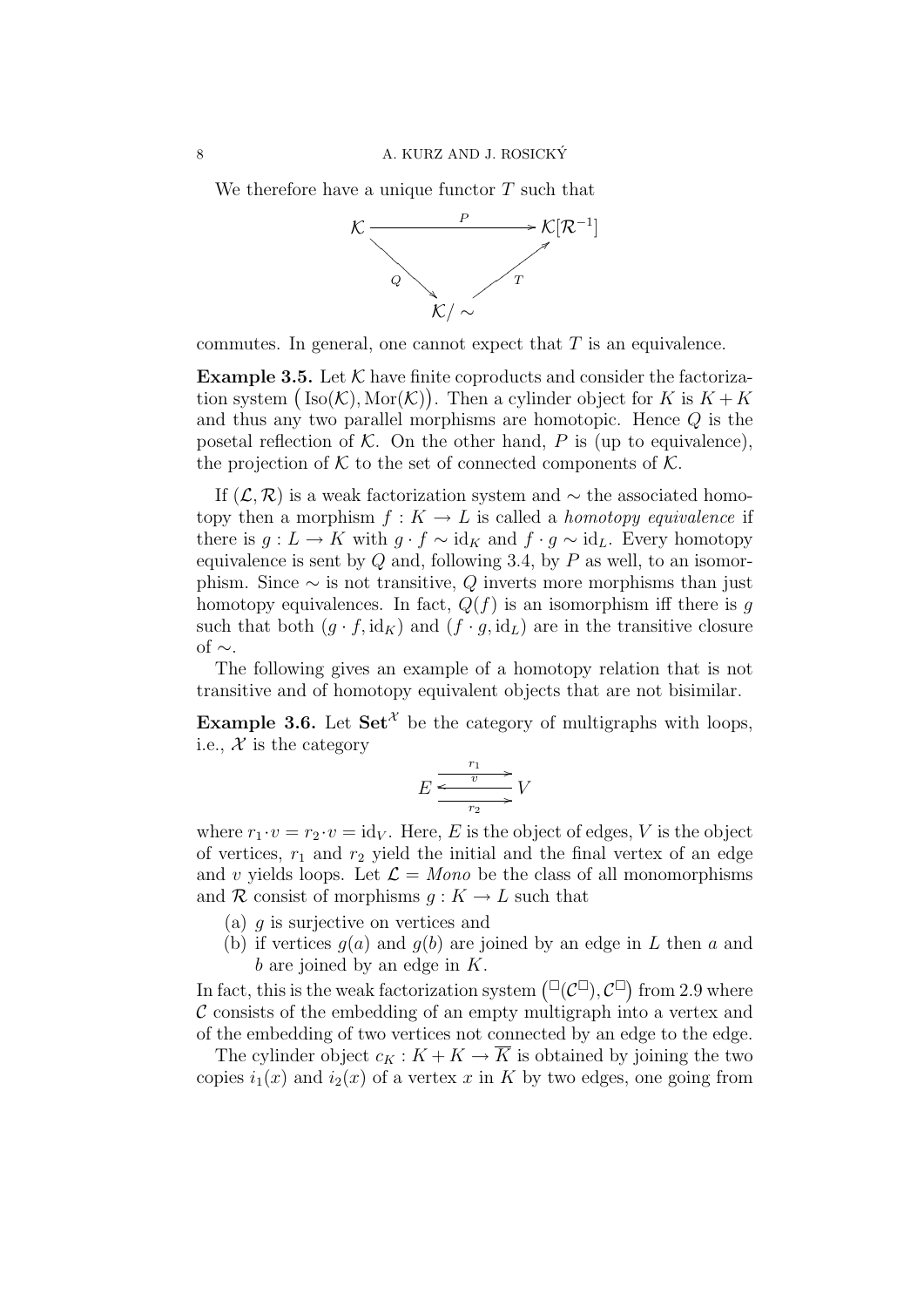$i_1(x)$  to  $i_2(x)$  and the other going from  $i_2(x)$  to  $i_1(x)$ . Moreover, having an edge from x to y, there is an edge going from  $i_1(x)$  to  $i_2(y)$  and an edge going from  $i_2(x)$  to  $i_1(y)$ . This means that  $\overline{K} = E' \times K$  where E' is the non-oriented edge, i.e., a complete graph on two vertices.

Morphisms  $f, g: K \to L$  are homotopic iff for each vertex x of K, we have an edge from  $f(x)$  to  $g(x)$  and an edge from  $g(x)$  to  $f(x)$  in L. Moreover, having an edge from  $x$  to  $y$ , there is an edge going from  $f(x)$  to  $g(y)$  and an edge going from  $g(x)$  to  $f(y)$ . Thus the homotopy relation is not transitive.

The multigraphs (loops are not depicted)



are homotopy equivalent. In fact, the first multigraph  $K$  is a retract of the second multigraph L via  $u \cdot v = id_K$  and the other composition  $v \cdot u$  is homotopic to id<sub>L</sub>. Hence K and L are isomorphic in  $\mathcal{K}[\mathcal{R}^{-1}]$ . But  $K$  and  $L$  are not bisimilar. Indeed, assume that there exist

$$
K \xleftarrow{f} M \xrightarrow{g} L
$$

with  $f, g \in \mathcal{R}$ . There are  $x, y \in M$  with  $g(x) = b$  and  $g(y) = c$ . Since  $f(x)$  and  $f(y)$  are joined by an edge in K, x and y are joined by an edge in  $M$  and thus  $b$  and  $c$  are connected by an edge in  $L$ ; a contradiction.

**Lemma 3.7.** Let K be a category having finite coproducts and  $(\mathcal{L}, \mathcal{R})$ be a weak factorization system such that every morphism in  $\mathcal R$  is a split epimorphism. Then every morphism in  $\mathcal R$  is a homotopy equivalence.

*Proof.* Let  $r: K \to L$  be in R and consider f with  $r \cdot f = id_L$ . It suffices to show that  $f \cdot r \sim id_K$ . Consider the square



which commutes because  $r \cdot f \cdot r = r$ . Since  $c_K \in \mathcal{L}$  and  $r \in \mathcal{R}$ , there is a diagonal t, which is a homotopy from  $f \cdot r$  to  $\mathrm{id}_K$ .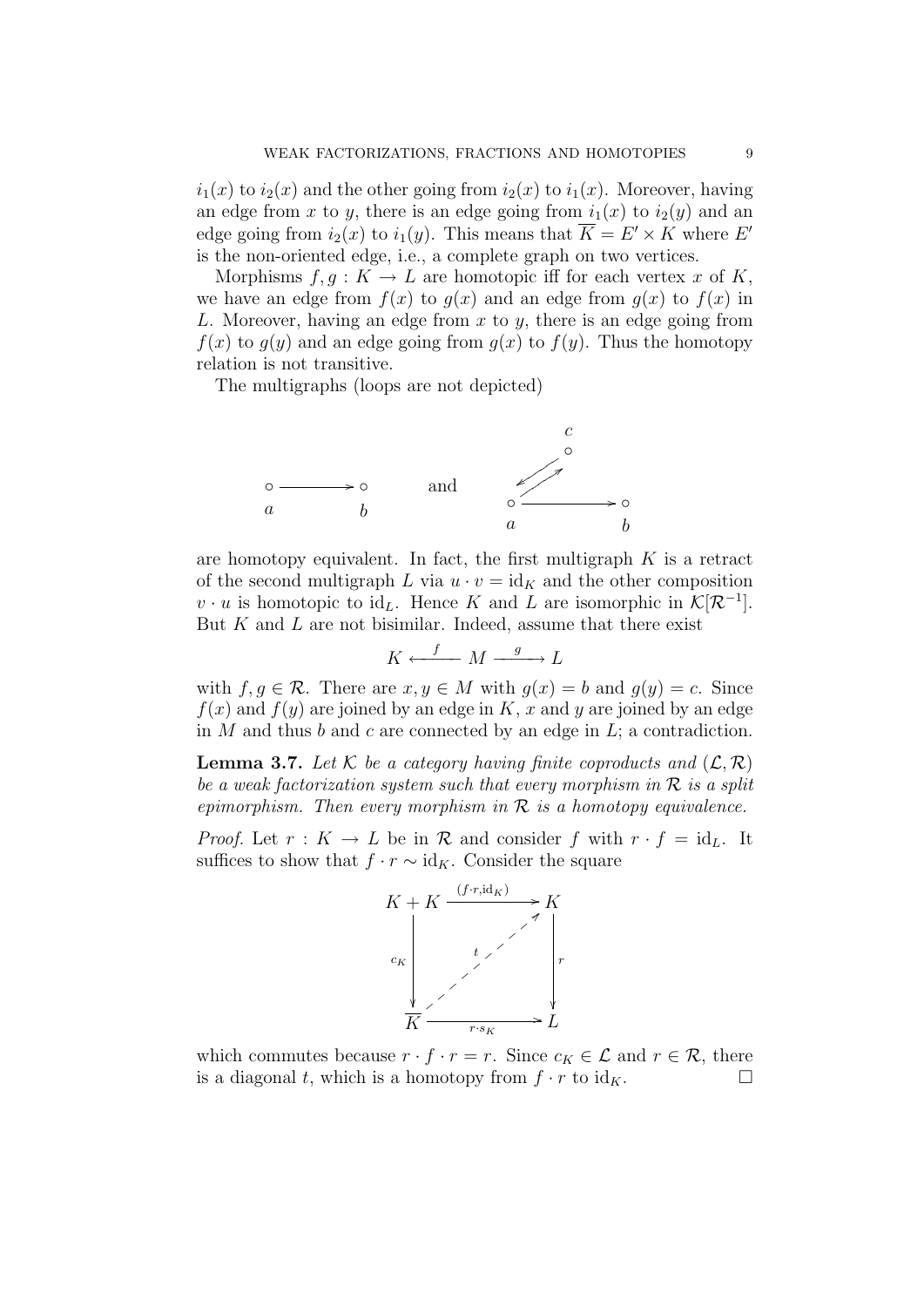**Remark 3.8.** We have proved a stronger statement: if  $r \in \mathcal{R}$  is a split epimorphism then r is a homotopy equivalence. Following 2.8, if  $0 \rightarrow L$ is in L then every  $r : K \to L$  from R is a homotopy equivalence.

**Theorem 3.9.** Let K be a category having finite coproducts and  $(\mathcal{L}, \mathcal{R})$ be a weak factorization system such that every morphism in  $\mathcal R$  is a split epimorphism. Then

- (1) the categories  $\mathcal{K}[\mathcal{R}^{-1}]$  and  $\mathcal{K}/\sim$  are isomorphic,
- (2)  $\overline{\mathcal{R}} = \{f|Q(f)$  is an isomorphism} and
- (3)  $\mathcal{K}[\mathcal{R}^{-1}]$  is a locally small category.

*Proof.* (1) Following 3.7, Q inverts all morphism from  $\mathcal{R}$ . Thus we get a unique functor  $U$  such that the triangle



commutes. Since both  $U \cdot T$  and  $T \cdot U$  are the identities,  $T$  is an isomorphism. It immediately yields  $(2)$  to  $(3)$ .

**Observation 3.10.** Assume that  $(\mathcal{L}, \mathcal{R})$  is a weak factorization system in a category  $K$  such that every morphism in  $R$  is a split epimorphism. Let  $\mathcal{R}'$  consist of compositions  $r \cdot f$  where  $r \in \mathcal{R}$  and f splits some  $s \in \mathcal{R}$ , i.e.,  $s \cdot f = id$ . Then two objects K and L are bisimilar iff there is  $h: K \to L$  in  $\mathcal{R}'$ .

(1)  $\mathcal{R}'$  is closed under compositions.

Consider the composition

$$
K_1 \xrightarrow{f_1} X_1 \xrightarrow{r_1} K_2 \xrightarrow{f_2} X_2 \xrightarrow{r_2} K_3
$$

where  $r_1, r_2 \in \mathcal{R}$  and  $s_1 \cdot f_1 = \text{id}_{K_1}, s_2 \cdot f_2 = \text{id}_{K_2}$  for  $s_1, s_2 \in \mathcal{R}$ . Let



be a pulback. Then  $\bar{r}_1, \bar{s}_2 \in \mathcal{R}$  and, since

$$
s_2 \cdot f_2 \cdot r_1 = r_1 \,,
$$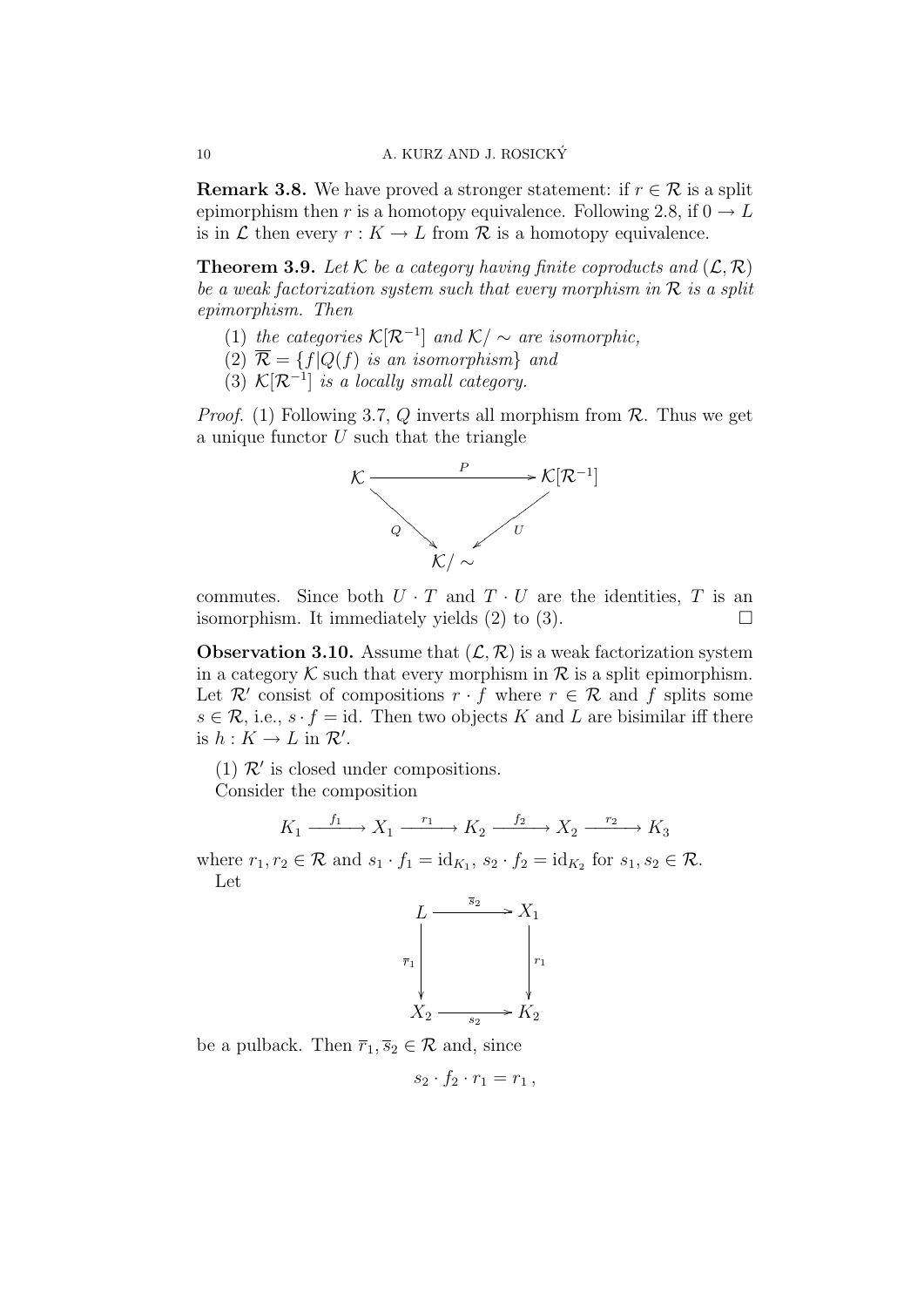there is a unique  $t: X_1 \to L$  with

$$
\overline{r}_1 \cdot t = f_2 \cdot r_1
$$
 and  $\overline{s}_2 \cdot t = id_{X_1}$ .

Thus

$$
r_2 \cdot f_2 \cdot r_1 \cdot f_1 = r_2 \cdot \overline{r}_1 \cdot t \cdot f_1
$$

where  $r_2 \cdot \overline{r}_1 \in \mathcal{R}$  and  $s_1 \cdot \overline{s}_2 \cdot t \cdot f_1 = \text{id}_{K_1}, s_1 \cdot \overline{s}_2 \in \mathcal{R}$ . Hence  $r_2 \cdot f_2 \cdot r_1 \cdot f_1 \in \mathcal{R}'$ .

(2) If  $g \cdot h$ ,  $g \in \mathcal{R}'$  then  $h \in \mathcal{R}'$ . Let  $g = r_1 \cdot f_1$  and  $g \cdot h = r_2 \cdot f_2$ where  $r_1, r_2 \in \mathcal{R}$  and  $f_i$  splits some  $s_i \in \mathcal{R}$  for  $i = 1, 2$ .

Consider



where  $r_1, r_2 \in \mathcal{R}$  and  $s_1 \cdot f_1 = \text{id}_{K_2}, s_2 \cdot f_2 = \text{id}_{K_1}$  for  $s_1, s_2 \in \mathcal{R}$ . Take a pullback of  $r_1$  and  $r_2$  and consider the induced morphism  $t$ . Since  $s_2 \cdot \overline{r}_1, s_1 \cdot \overline{r}_2 \in \mathcal{R},$ 

$$
(s_2 \cdot \overline{r}_1) \cdot t = s_2 \cdot f_2 = \mathrm{id}_{K_1},
$$

and

$$
(s_1 \cdot \overline{r}_2) \cdot t = s_1 \cdot f_1 \cdot h = h,
$$

we get  $h \in \mathcal{R}'$ .

(3) Any  $q \in \mathcal{R}' \cap \mathcal{L}$  is a split monomorphism. Let  $g = r \cdot f$  where  $s \cdot f = id$  and  $r, s \in \mathcal{R}$ . Consider the square



If  $g \in \mathcal{L}$  we get a diagonal t and we have

$$
s \cdot t \cdot (r \cdot f) = s \cdot f = id_K.
$$

(4)  $\mathcal{R}'$  does not need to have the 2-out-of-3 property.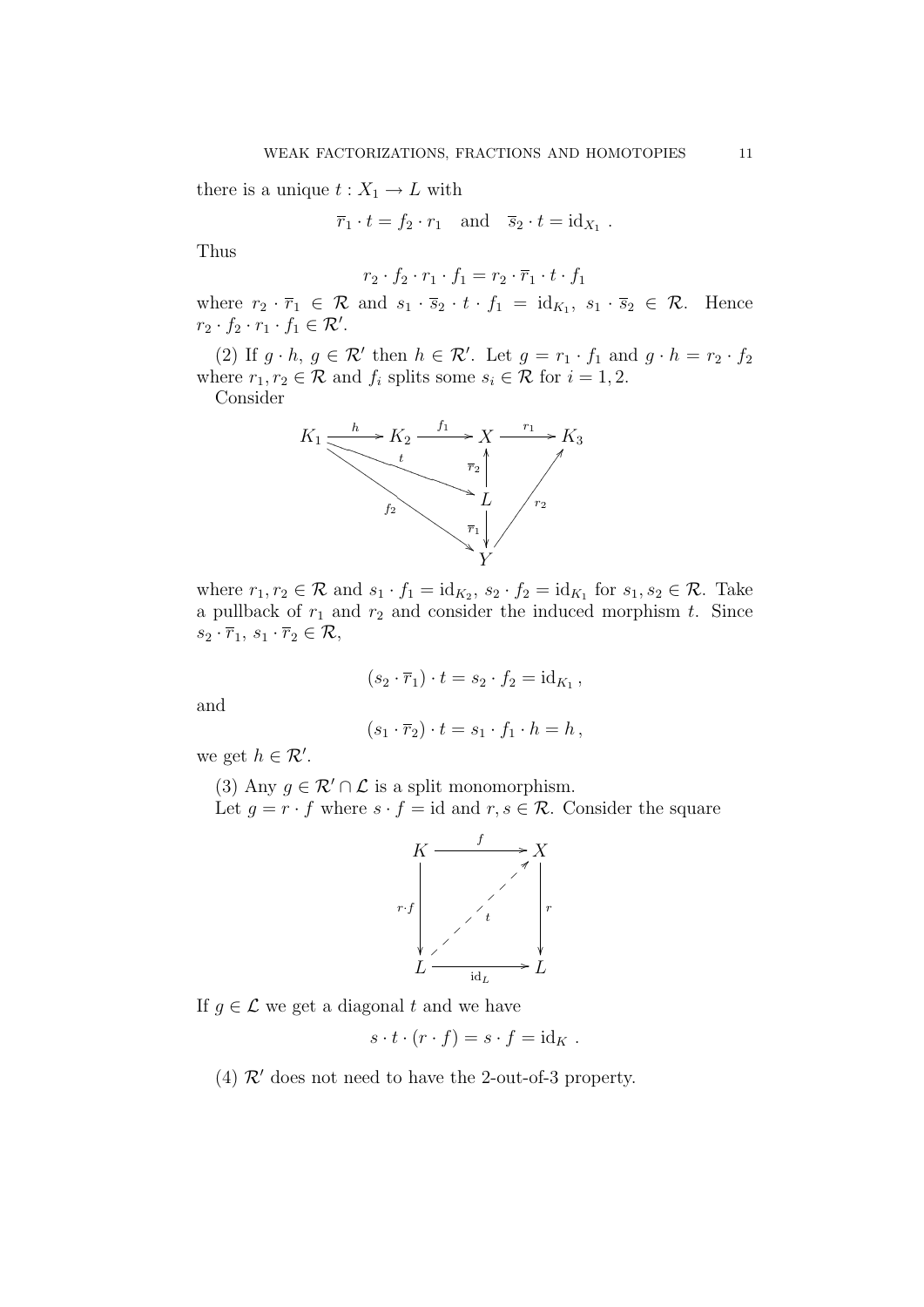Let  $\mathbf{Set}^{\mathcal{X}}$  be the category of multigraphs with loops from 3.6 and consider the following multigraphs  $K$  and  $L$  (loops are not depicted):



Let  $f: K \to L$  be the embedding (i.e.,  $f(a) = a$  and  $f(b) = b$ ) and  $s, t : L \to K$  split f by means of  $s(c) = a$  and  $t(c) = b$ . Then  $s \in \mathcal{R}$ and thus  $f \in \mathcal{R}'$ . Assume that  $t \in \mathcal{R}'$ . Then  $t = r \cdot g$  where  $r \in \mathcal{R}$  and  $s' \cdot g = id$  for some  $s' \in \mathcal{R}$ . Then there is an edge from  $g(b)$  to  $g(c)$  and thus and edge from  $b$  to  $c$ ; a contradiction.

## 4. Stable equivalences

A full subcategory  $\mathcal M$  of a category  $\mathcal K$  is *weakly reflective* if for every object K in K there is a morphism  $r_K : K \to K^*$  with  $K^* \in \mathcal{M}$  such that every morphism  $f: K \to M$ ,  $M \in \mathcal{M}$  factorizes through  $r_K$ , i.e.,  $f = q \cdot r_K$ .

**Observation 4.1.** Let  $(\mathcal{L}, \mathcal{R})$  be a weak factorization system in a category  $\mathcal K$  with finite products and  $\mathcal L^\Delta$  the full subcategory of  $\mathcal K$  consisting of objects M injective w.r.t. any morphism from  $\mathcal{L}$ . This means that for every  $f: X \to Y$  in  $\mathcal L$  and every  $h: X \to M$  there is  $g: Y \to M$  with  $g \cdot f = h$ . Then  $\mathcal{L}^{\Delta}$  is weakly reflective in K where a weak reflection is given by a factorization

$$
K \xrightarrow{r_K} K^* \xrightarrow{t} 1
$$

with  $r_K \in \mathcal{L}$  and  $t \in \mathcal{R}$  of the unique morphism into the terminal object 1. Let  $({\cal L}^{\triangle})_{inj}$  consist of all morphism f such that each  $M \in {\cal L}^{\triangle}$  is injective to  $f$ . Then

$$
(\mathcal{L}^{\triangle})_{inj} = \{f | \text{ there exists } g \in \mathcal{L} \text{ with } g = h \cdot f \text{ for some } h \}
$$

which means that  $(\mathcal{L}^{\Delta})_{inj}$  is the left cancellable closure of  $\mathcal{L}$ .

Indeed, it is easy to see that the left cancellable closure of  $\mathcal L$  is contained in  $\mathcal{L}_{inj}^{\triangle}$ . Conversely, having  $f: K \to L$  in  $\mathcal{L}$ , then a weak reflection  $r_K : K \to K^*$  factorizes through f. Thus f belongs to the left cancellable closure of L. Consequently,  $\mathcal{L} = (\mathcal{L}^{\triangle})_{inj}$  whenever L is left cancellable.

Conversely, consider a weakly reflective full subcategory  $\mathcal M$  of  $\mathcal K$ . Then, following [AHRT] 1.5,  $(\mathcal{M}_{inj}, (\mathcal{M}_{inj})^{\square})$  is a weak factorization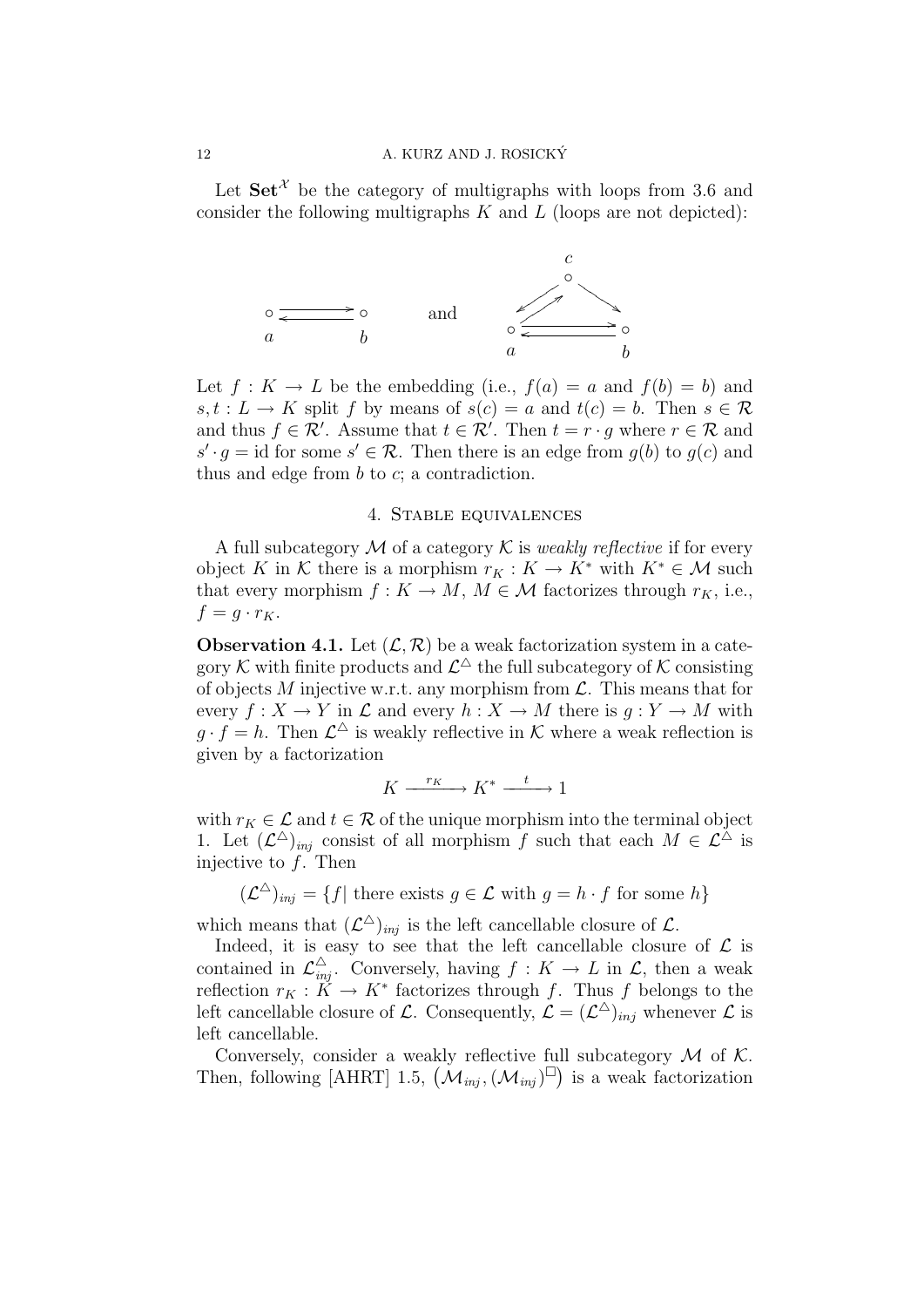system in K. A weak factorization of  $h : A \to B$  is

$$
h: K \xrightarrow{\langle r_K, h \rangle} K^* \times L \xrightarrow{p_2} L.
$$

Therefore, weak factorization systems  $(\mathcal{L}, \mathcal{R})$  in K with  $\mathcal L$  left cancellable are precisely  $(\mathcal{M}_{inj}, (\mathcal{M}_{inj})^{\square})$  for a weakly reflective full subcategory  $M$  of  $K$ .

Let  $M$  be a weakly reflective full subcategory of an additive category K. Morphisms  $f, g: K \to L$  are called M-stably equivalent if  $f - g$ factorizes through an object M from  $M$ . It is easy to see that this is an equivalence relation compatible with the composition. One gets the stable category  $K/M$  and the projection  $S : K \to K/M$ . We have the following results which are almost completely contained in [B] 4.5.

**Lemma 4.2.** Let  $M$  be a weakly reflective full subcategory of an additive category K. Then morphisms  $f, g: K \to L$  are M-stably equivalent iff f  $\sim g$  with respect to the weak factorization system  $(\mathcal{M}_{inj}, (\mathcal{M}_{inj})^{\square})$ .

Proof. Following 4.1, cylinder objects are

 $K \oplus K \xrightarrow{c_K} K^* \oplus K^* \oplus K \xrightarrow{p_3} K$ 

where  $p_i \cdot c_K^j = r_K$  for  $i = 1, 2$  and  $j = 1, 2$ . Of course,  $p_3 \cdot c_K^j = id_K$ for  $j = 1, 2$ . Hence  $c_K^1 - c_K^2$  factorizes through  $K^* \oplus K^*$  and thus  $c_K^1$  and  $c_K^2$  are M-stably equivalent. Since M-stable equivalence is compatible with the composition,  $f \sim g$  implies that f and g are Mstably equivalent. Conversely, let f and g be  $M$ -stably equivalent, i.e., we have

$$
f - g: K \xrightarrow{u} M \xrightarrow{v} L
$$

with  $M \in \mathcal{M}$ . Then  $f \sim g$  via

$$
h: K^* \oplus K^* \oplus K \longrightarrow L
$$

given by  $h \cdot i_1 = 0$ ,  $h \cdot i_2 = -v \cdot t$  and  $h \cdot i_3 = f$  where



 $\Box$ 

The proof contains the description of a cylinder object using weak reflections to  $\mathcal{M}$ , which may be useful in homotopy theory of additive categories. We will need this in the following proof.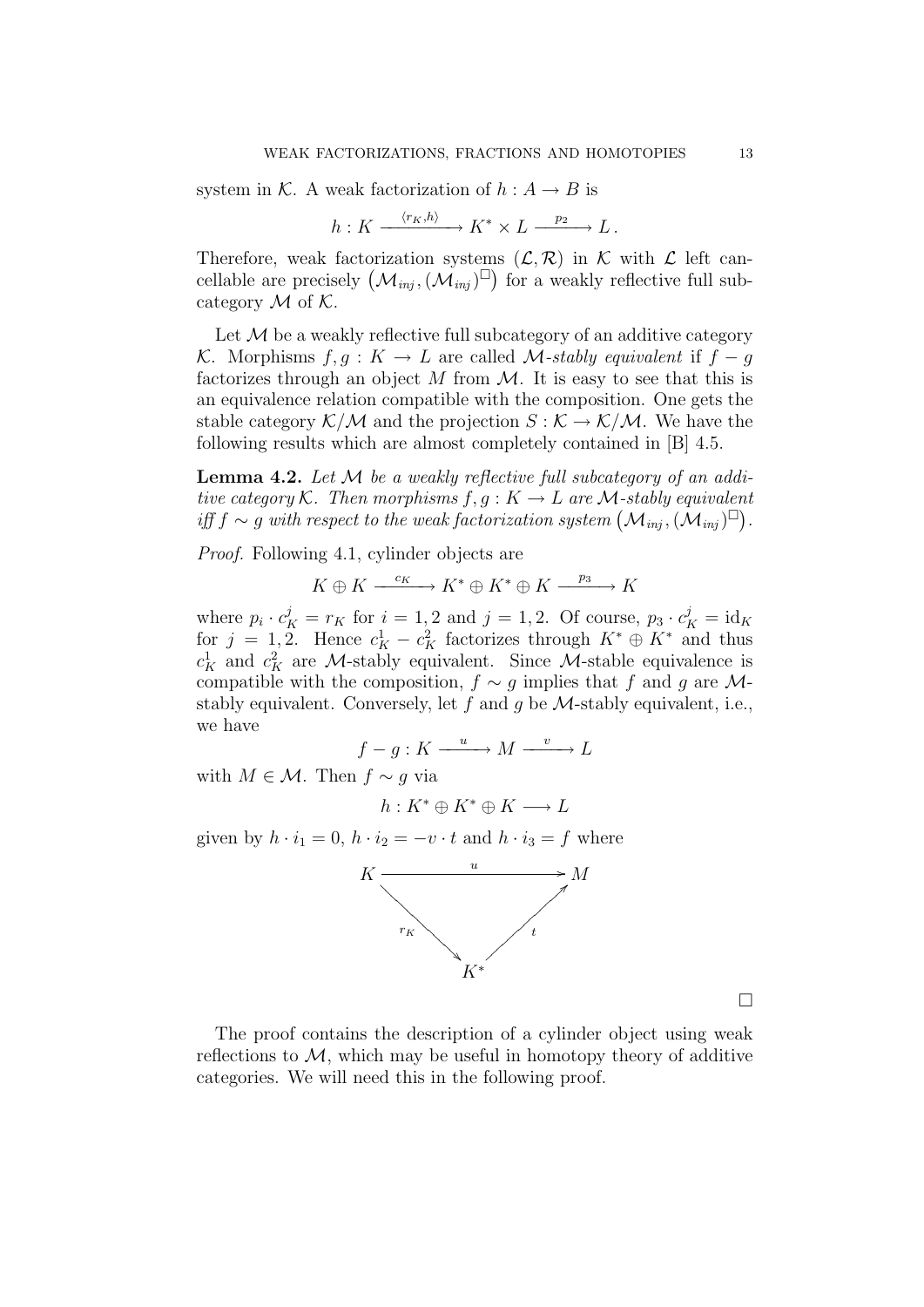Consequently, homotopy equivalences coincide with  $M$ -stable equivalences, i.e., with morphisms f admitting g with  $g \cdot f$  and  $f \cdot g$  Mstably equivalent to the identities. A monomorphism  $f$  is called an  $M$ -monomorphism if its cokernel belongs to  $M$  and an epimorphism g is called an  $\mathcal{M}$ -epimorphism if its kernel belongs to  $\mathcal{M}$ .

**Theorem 4.3.** Let  $(\mathcal{L}, \mathcal{R})$  be a weak factorization system in an additive category  $K$  such that  $\mathcal L$  is left cancellable. Then the following conditions are equivalent for a morphism h:

- (i)  $h \in \overline{\mathcal{R}}$ .
- (ii)  $h$  is a homotopy equivalence,
- (iii) h is an  $\mathcal{L}^{\triangle}$ -stable equivalence, and
- (iv)  $h = g \cdot f$  with f a split  $\mathcal{L}^{\triangle}$ -monomorphism and g a split  $\mathcal{L}^{\triangle}$ epimorphism.

*Proof.* (i)  $\Rightarrow$  (iii). Consider  $h \in \mathcal{R}$  and the factorization

$$
h: K \xrightarrow{\langle r_K, h \rangle} K^* \oplus L \xrightarrow{p_2} L
$$

from 4.1. We have



and thus h is a retract of  $p_2$  in  $K^{\rightarrow}$  via



Since  $p_2 \cdot i_2 = id_L$  and  $i_2 \cdot p_2 = id_{K^* \oplus L} - i_1 \cdot p_1$ ,  $p_2$  is an  $\mathcal{L}^{\triangle}$ -stable equivalence with an  $\mathcal{L}^{\Delta}$ -stable inverse  $i_2$ . Hence  $S: \mathcal{K} \to \mathcal{K}/\mathcal{L}^{\Delta}$  factorizes through  $P: \mathcal{K} \to \mathcal{K}[\mathcal{R}^{-1}]$  and thus each morphism from  $\overline{\mathcal{R}}$  is an  $\mathcal{L}^{\Delta}$ -stable equivalence.

 $(ii) \Leftrightarrow (iii)$  following 4.2

(iii)  $\Rightarrow$  (iv). Let  $h = g \cdot f$  be a factorization of an  $\mathcal{L}^{\Delta}$ -stable equivalence with  $f \in \mathcal{L}$  and  $g \in \mathcal{R}$ . Following the proof of (i)  $\Rightarrow$  (iii), g is a retract of a split  $\mathcal{L}^{\Delta}$ -epimorphisms  $p_2$ . Hence g is a split  $\mathcal{L}^{\Delta}$ -epimorphism.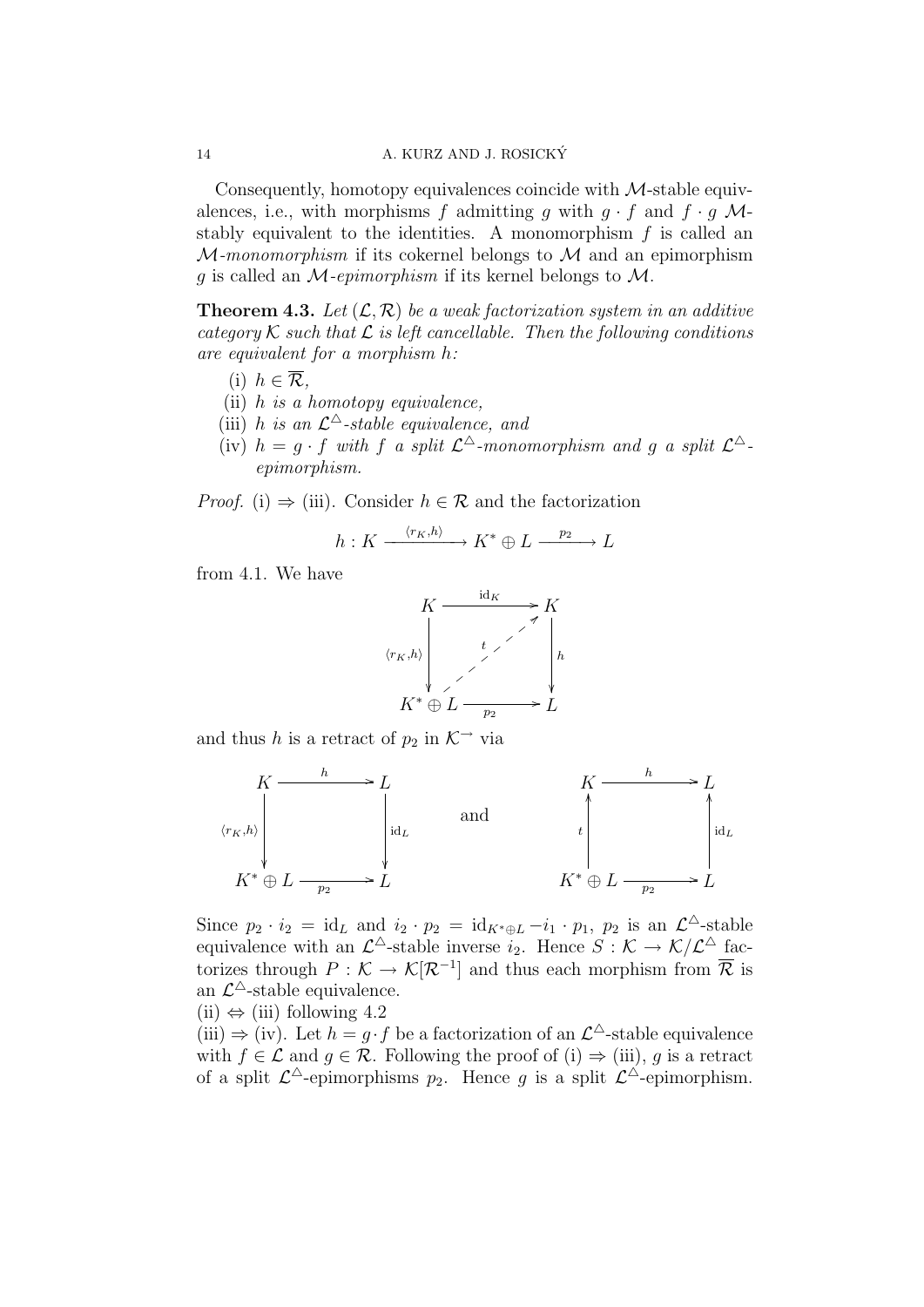Since (i)  $\Rightarrow$  (iii), g is an  $\mathcal{L}^{\Delta}$ -stable equivalence and thus f is an  $\mathcal{L}^{\Delta}$ stable equivalence. Let t be an  $\mathcal{L}^{\Delta}$ -stable inverse of f. Then  $t \cdot f$  is  $\mathcal{L}^{\triangle}$ -stably equivalent to the identity and thus we have a factorization

$$
id_K-t\cdot f:K\stackrel{u}{\longrightarrow}M\stackrel{v}{\longrightarrow}K
$$

through  $M \in \mathcal{L}^{\Delta}$ . Since  $f \in \mathcal{L}$ , we have a factorization



We have

$$
id_K -t \cdot f = v \cdot u = v \cdot w \cdot f
$$

and thus

$$
id_K = (v \cdot w + t) \cdot f.
$$

Thus  $f$  is a split monomorphism. Consequently,  $f$  has a cokernel  $g$ :  $L \rightarrow P$  which is a split epimorphism.

Consider a morphism h such that  $S(h \cdot f) = 0$  in  $K/L^{\Delta}$ . Then  $h \cdot f$ factorizes through  $N \in \mathcal{L}^{\Delta}$ 



Since  $f \in \mathcal{L}$ , there is  $p: L \to N$  with  $p \cdot f = r$ . We have

$$
(h - s \cdot p) \cdot f = h \cdot f - s \cdot p \cdot f = h \cdot f - s \cdot r = 0
$$

and thus there is  $q: P \to X$  such that

$$
q \cdot g = h - s \cdot p.
$$

Hence  $S(q \cdot q) = S(h)$  and thus  $S(q)$  is a weak cokernel of  $S(f)$  in  $\mathcal{K}/\mathcal{L}^{\Delta}$ . Since  $S(g)$  is a split epimorphism,  $S(g)$  is a cokernel of  $S(f)$  in  $\mathcal{K}/\mathcal{L}^{\Delta}$ . However,  $S(f)$  is an isomorphism and therefore P is the null object in  $K/\mathcal{L}^{\Delta}$ . Consequently,  $P \in \mathcal{L}^{\Delta}$ , which proves that f is a split  $\mathcal{L}^{\triangle}$ -monomorphism.

 $(iv) \Rightarrow (i)$  Let  $f: K \rightarrow L$  be a split  $\mathcal{L}^{\Delta}$ -monomorphism. Then f is an injection of a biproduct

$$
f: K \longrightarrow K \oplus M
$$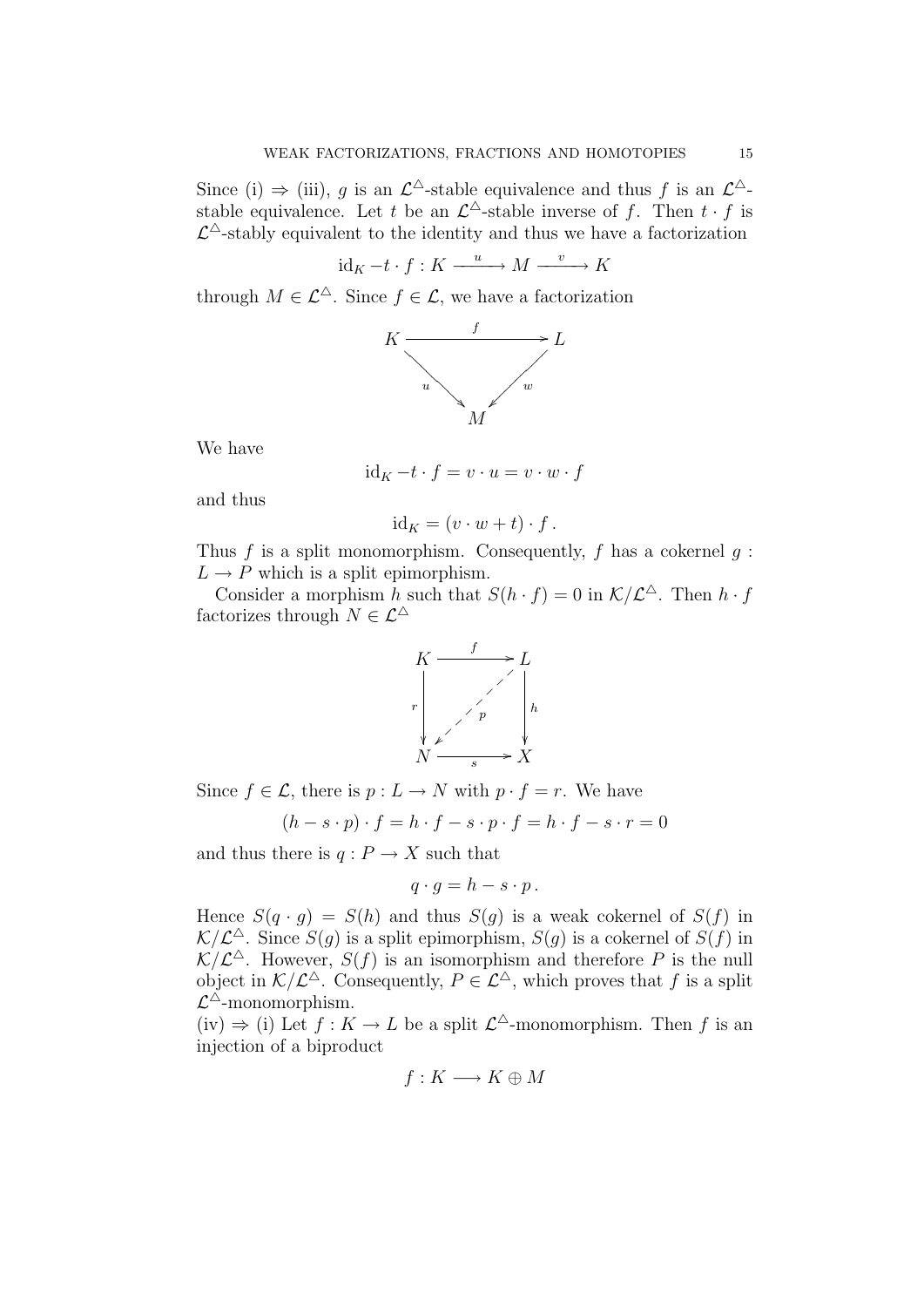where  $M \in \mathcal{L}^{\Delta}$ . Since the corresponding projection belongs to R (see 4.1 or the proof of 1.6 in [AHRT]), we get  $f \in \overline{\mathcal{R}}$ . Any split  $\mathcal{L}^{\Delta}$ epimorphism  $q: K \to L$  is a projection of a biproduct

$$
L \oplus M \longrightarrow L
$$

with  $M \in \mathcal{L}^{\Delta}$  and thus belongs to  $\mathcal{R}$ .

**Observation 4.4.** Following the proof of (iii)  $\Rightarrow$  (iv), any  $q \in \mathcal{R}$  is a split  $\mathcal{L}^{\Delta}$ -epimorphism. Conversely, following (iv)  $\Rightarrow$  (i), any split  $\mathcal{L}^{\triangle}$ -epimorphism belongs to R. Thus compositions  $g \cdot f$  from (iv) are precisely morphism from  $\mathcal{R}'$  (cf. 3.10). Consequently, homotopy equivalent objects are precisely bisimilar objects.

Example 4.5. Consider the category R-Mod of R-modules and the class  $\mathcal{L} = \text{Mono}$  of all monomorphisms. Then  $\mathcal{L}^{\triangle}$  consists of injective R-modules and  $\mathcal{R} = Mono^{\Box}$  of all epimorphisms with an injective kernel. Then  $(\mathcal{L}, \mathcal{R})$  is a weak factorization system,  $\mathcal{L}$  is left cancellable and R-Mod  $\angle \mathcal{L}^{\triangle}$  is the usual stable category of modules.

## 5. Preshaves over posets

An object K of a category  $\mathcal K$  is called *indecomposable* if the homfunctor hom $(K, -): \mathcal{K} \to \mathbf{Set}$  preserves binary coproducts.

**Proposition 5.1.** Let K be a category with finite coproducts and  $(\mathcal{L}, \mathcal{R})$ a weak factorization system such that  $\mathcal{R} = \mathcal{C}^{\square}$  where every morphism from C has an indecomposable domain. Then  $K/\sim$  is equivalent to a poset.

*Proof.* If suffices to show that  $f \sim g$  for each  $f, g: K \to L$ . Consider a commutative square



with  $f \in \mathcal{C}$ . Then X is indecomposable and thus u factorizes through one of the coproduct injections, say,  $u = i_1 \cdot u'$ . Then

$$
i_1 \cdot v \cdot f = i_1 \cdot \nabla \cdot u = i_1 \cdot \nabla \cdot i_1 \cdot u' = i_1 \cdot u' = u
$$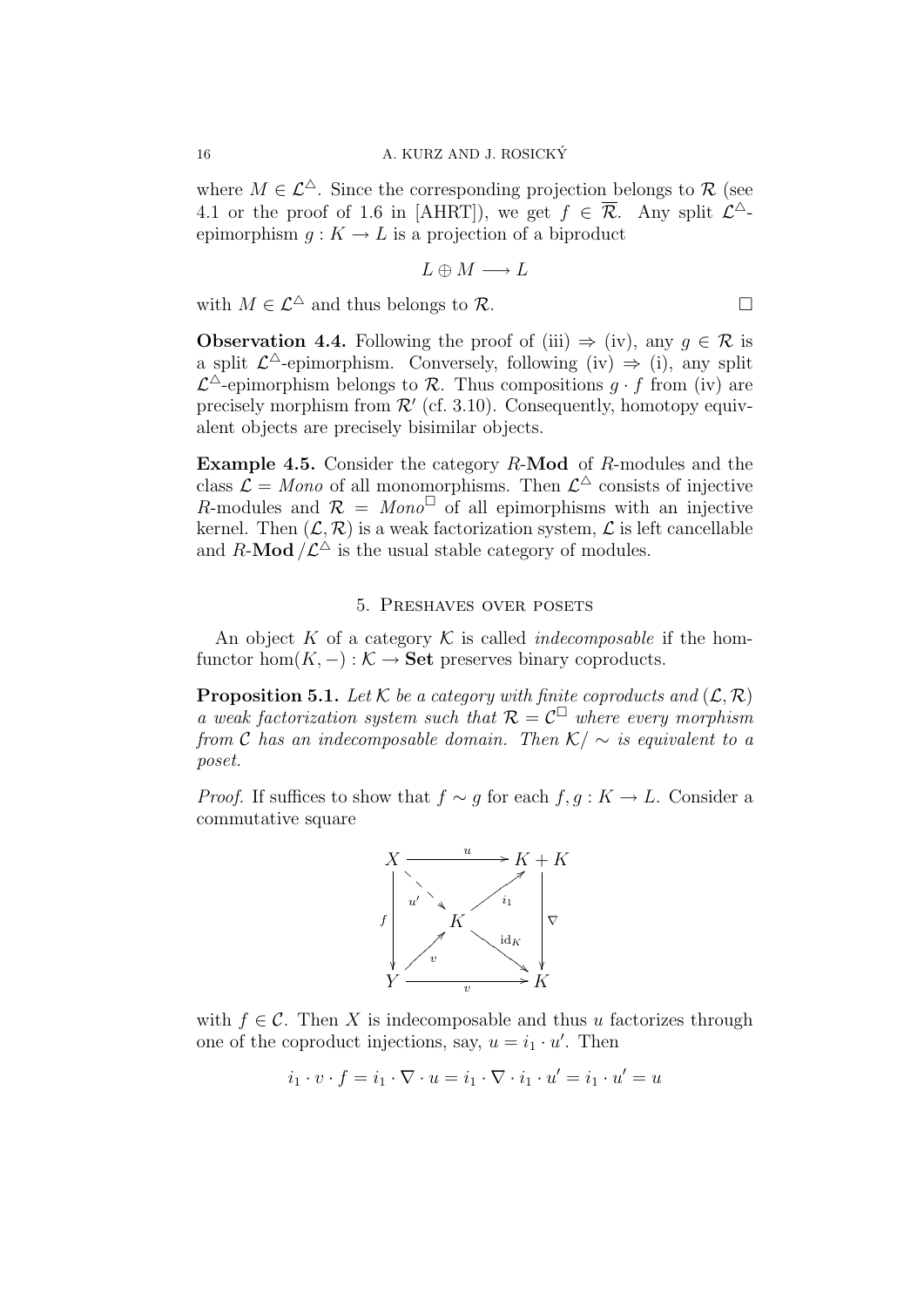and  $\nabla \cdot i_1 \cdot v = v$ . Hence  $\nabla \in \mathcal{R}$  and thus the cylinder object is  $K = K + K$  with

$$
c_K = id_{K+K} : K + K \longrightarrow K + K.
$$

Consequently,  $f \sim q$  for any  $f, q : K \to L$ .

**Remark 5.2.** If  $K/\sim$  is equivalent to a poset then two objects K and L have  $QK \cong QL$  iff there are morphisms both  $K \to L$  and  $L \to K$ .

**Proposition 5.3.** Let  $K$  have finite limits and finite coproducts and  $(\mathcal{L}, \mathcal{R})$  be a weak factorization system such that  $\mathcal{K}/\sim$  is equivalent to a poset. Then  $\mathcal{K}[\mathcal{R}^{-1}]$  is equivalent to a poset.

*Proof.* Following 2.3,  $\mathcal{K}[\mathcal{R}^{-1}]$  is a quotient of the category of spans

$$
K \xleftarrow{r} X \xrightarrow{f} L
$$

with  $r \in \mathcal{R}$ . Consider two spans from K to L



and a pullback of  $r_1$  and  $r_2$ . Following our assumption the objects QX and QL are either isomorphic in  $\mathcal{K} \sim$  or  $Q(f_1 \cdot \overline{r}_2) = Q(f_2 \cdot \overline{r}_1)$ . Following 3.4, the objects  $PX$  and  $PL$  are either isomorphic in  $\mathcal{K}[\mathcal{R}^{-1}]$ or  $P(f_1 \cdot \overline{r}_2) = P(f_2 \cdot \overline{r}_1)$ . In the first case,  $PK \cong PL$ . In the second case, we have

$$
P(f_1) \cdot P(r_1)^{-1} = P(f_1) \cdot P(\overline{r}_2) \cdot P(\overline{r}_2)^{-1} \cdot P(r_1)^{-1}
$$
  
=  $P(f_1) \cdot P(\overline{r}_2) \cdot P(\overline{r}_1)^{-1} \cdot P(r_2)^{-1}$   
=  $P(f_2) \cdot P(\overline{r}_1) \cdot P(\overline{r}_1)^{-1} \cdot P(r_2)^{-1} = P(f_2) \cdot P(r_2)^{-1}$ .

Thus the starting spans yield the same morphism in  $\mathcal{K}[\mathcal{R}^{-1}]$ .  $\Box$ 

**Remark 5.4.** If all morphisms in  $\mathcal{R}$  are split epimorphisms then 5.3 immediately follows from 3.9.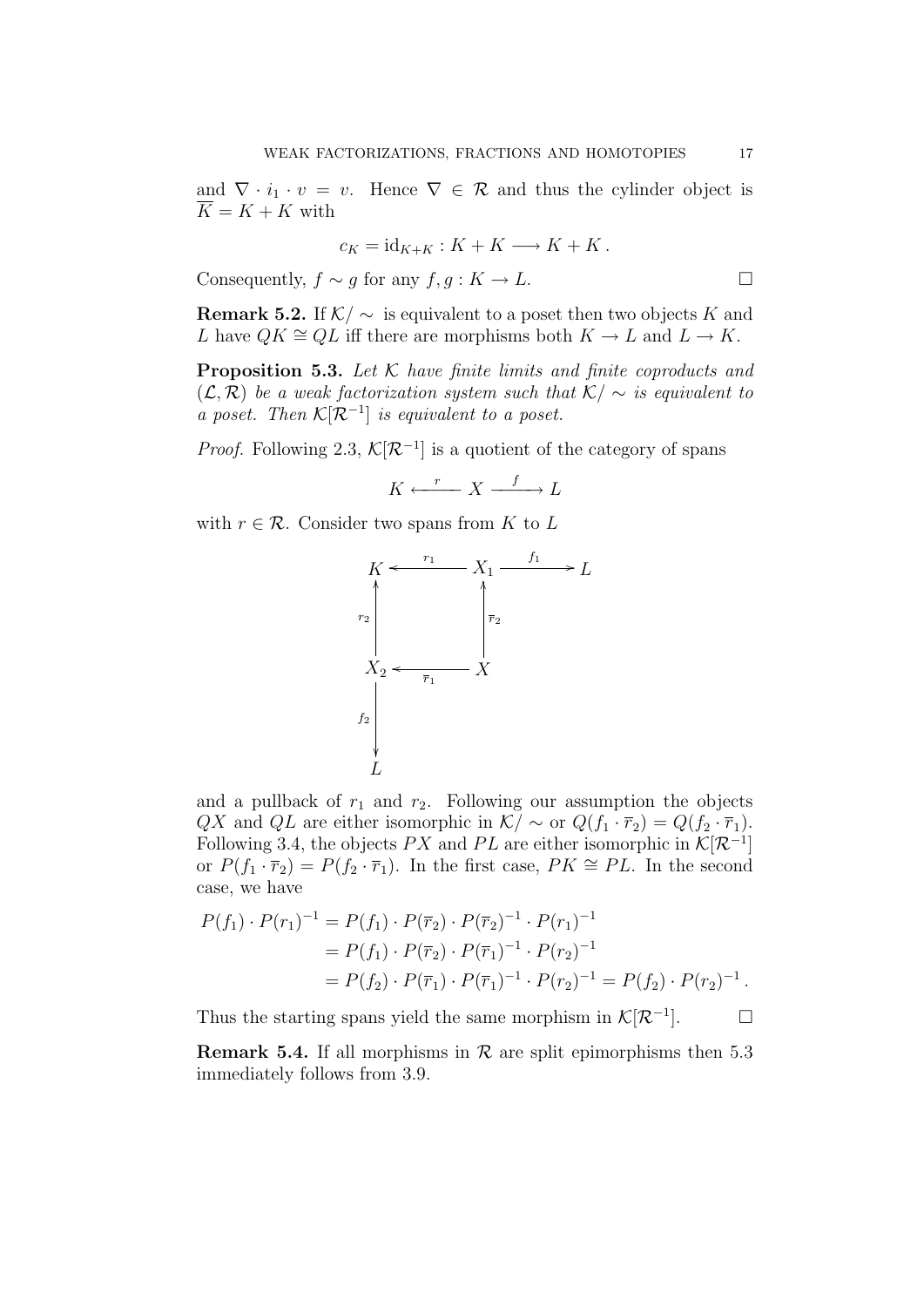**Observation 5.5.** Let  $\mathcal{P}$  be a poset and consider the category  $\mathcal{K} =$ Set<sup> $\mathcal{P}^{\text{op}}$ </sup> of presheaves on  $\mathcal{P}$ . Let  $\mathcal{P}_{\perp}$  be the full subcategory of Set<sup> $\mathcal{P}^{\text{op}}$ </sup> consisting of the image of P in the Yoneda embedding  $Y : \mathcal{P} \to \mathbf{Set}^{\mathcal{P}^{op}}$ with the initial presheaf 0 added. Then  $\mathcal{P}_\perp$  is nothing else than  $\mathcal P$  with a new initial element added. Following 2.9, we get a weak factorization system  $\left(\mathbb{Z}(\mathcal{P}_{\perp}^{\square}), \mathcal{P}_{\perp}^{\square}\right)$  $\Box$  in Set<sup> $p^{\rm op}$ </sup>. Since all objects in  $\mathcal{P}_\perp$  are indecomposable, it follows from 5.1 and 5.3 that both categories  $\mathcal{K}/\sim$  and  $\mathcal{K}[(\mathcal{P}_\perp^{\Box})^{-1}]$  are equivalent to posets. Bisimilarity in this situation was used in [JNW] to formalize bisimilarity of processes.  $\mathcal{P}^{\square}_{\perp}$  is the class of  $\mathcal{P}_\perp$ -open maps. 5.1 and 3.9 show that inverting all  $\mathcal{P}_\perp$ -open maps gives the category that has the same objects as  $\overline{\mathbf{Set}}^{\mathcal{P}^{op}}$  and an arrow  $K \to L$  iff there is some arrow (simulation)  $K \to L$  in  $\mathbf{Set}^{\mathcal{P}^{op}}$ .

**Proposition 5.6.** Let  $P$  be a poset. Then the following conditions are equivalent:

- (i)  $\Box(\mathcal{P}_\bot^{\Box})$  coincides with the class Mono of all monomorphisms,
- (ii) for every element  $x \in \mathcal{P}$ , any non-empty subset of  ${y \in \mathcal{P}|y \leq x}$  has a greatest element.

*Proof.* (i) $\Rightarrow$  (ii): Assume (i) and consider  $x \in \mathcal{P}$  and a non-empty subset Z of  $\{y \in \mathcal{P} | y \leq x\}$ . Let K be a subfunctor of the representable functor  $Y(x) : \mathcal{P}^{\text{op}} \to \mathbf{Set}$  given as follows

$$
K(p) = \begin{cases} 1 & \text{if } p \le z \text{ for some } z \in Z \\ 0 & \text{otherwise} \end{cases}
$$

(here  $0 = \emptyset$  and  $1 = {\emptyset}$ ). Then the embedding  $K \to Y(x)$  belongs to  $\Box(\mathcal{P}_\perp^{\Box})$  and thus, following 2.9, is a retract of a transfinite composition  $g_{\lambda}$  of a chain  $g_{ij}: K_i \to K_j$ ,  $i \leq j < \lambda$  ( $\lambda$  is a limit ordinal) where  $K_0 = K$ ,  $g_{ii+1}$  is a pushout of a morphism in  $\mathcal{P}_\perp$  and, for j limit,  $g_{ij}$ is a colimit of  $g_{ik}$ ,  $i \leq k < j$ . Let i be the smallest ordinal  $i \leq \lambda$  such that  $g_i = g_{0i}$  factorizes through a representable functor. It makes sense because  $g_{\lambda}$  has this property. Since representable functors are finitely presentable (cf. [AR] 1.2.(7)), i is either an isolated ordinal or  $i = 0$ .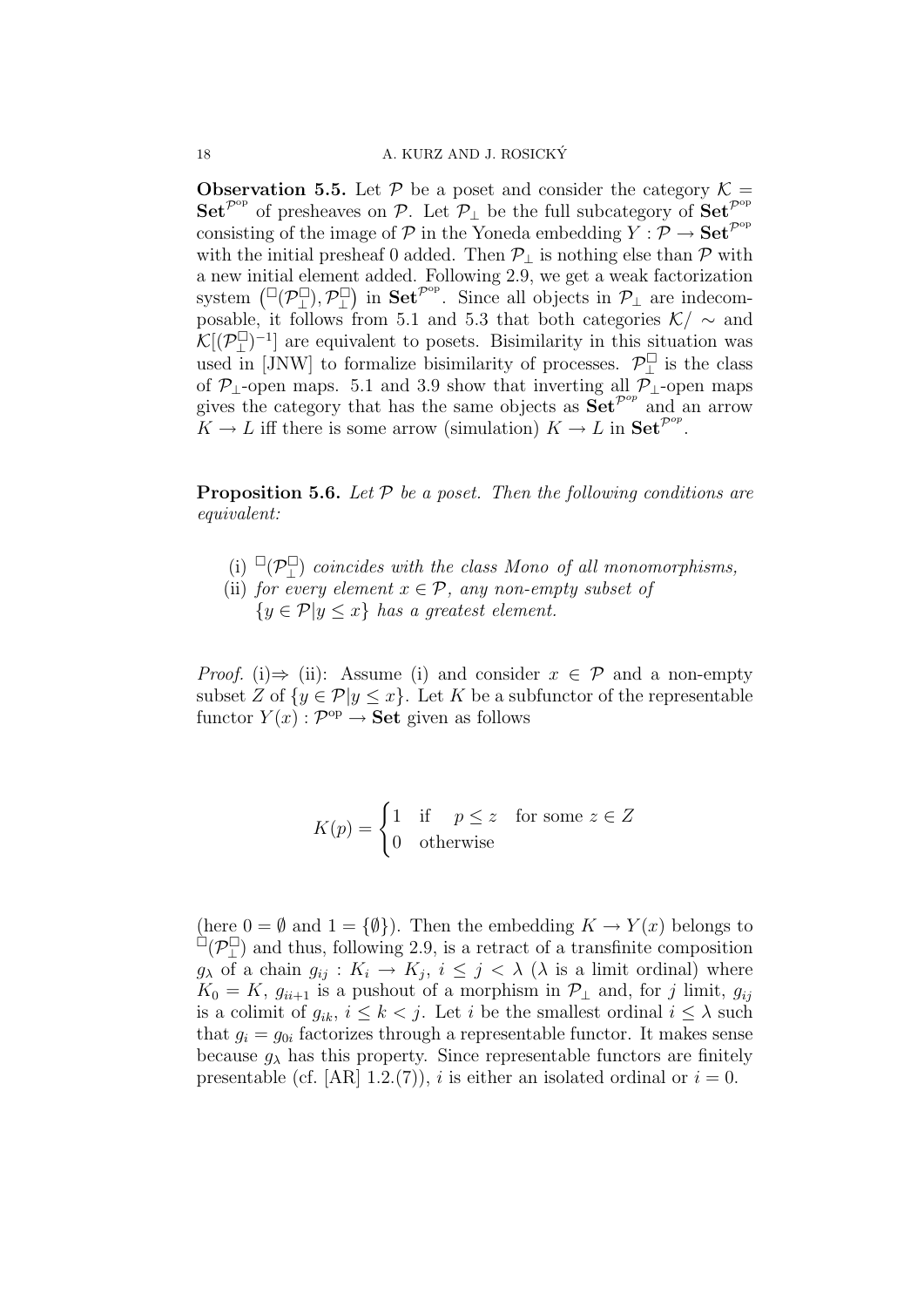Assume that  $i = j + 1$ . Then we have a pushout below where  $A, B \in$  $P_{\perp}$  and a factorization of  $g_i$  through a representable functor C



Then either  $t = g_{ji} \cdot p$  for some p or  $t = v \cdot q$  for some q. In the first case,

$$
g_{ji} \cdot g_j = g_i = t \cdot h = g_{ji} \cdot p \cdot h
$$

and thus  $p \cdot h = g_j$  because  $g_{ji}$  is a monomorphism. Hence  $g_j$  factorizes through a representable functor, which contradicts the definition of  $i$ . In the second case,

$$
g_{ji} \cdot g_j = t \cdot h = v \cdot q \cdot h
$$

and thus there is a unique  $w: K \to A$  such that

$$
u \cdot w = g_j
$$
 and  $f \cdot w = q \cdot h$ .

Since  $K \neq 0$ , we have  $A \neq 0$  as well and thus A is representable. Hence  $g_j$  factorizes through a representable functor again; a contradiction.

Therefore  $i = 0$ , which means that  $g_0 = id_K$  factorizes through a representable functor. Thus  $K$  is a retract of a representable functor and, since  $P$  is a poset, K is representable. Thus Z has the greatest element.

 $(ii) \Rightarrow (i)$  The condition (ii) clearly means that subfunctors of representable functors are representable or 0. Since  $P$  is a poset, quotients of representable functors are representable. Following the proof of [Be] 1.12, any monomorphism in  $\mathbf{Set}^{\mathcal{P}^{\mathrm{op}}}$  belongs to  $\Box(\mathcal{P}_\bot^{\Box})$ .

**Corollary 5.7.** Let P be a poset such that, for every element  $x \in \mathcal{P}$ , any non-empty subset of  $\{y \in \mathcal{P} | y \leq x\}$  has a greatest element. Then  $\mathbf{Set}^{\mathcal{P}^{\mathrm{op}}}[(Monodot^{-1})^{-1}]$  is equivalent to a poset.

**Example 5.8.** Let  $P$  be a two-element chain. Then  $\mathbf{Set}^{\mathcal{P}^{op}} = \mathbf{Set}^{\rightarrow}$  is the category of maps and  $\mathcal{P}_\perp$  has three elements  $o_0: 0 \to 0, o_1: 0 \to 1$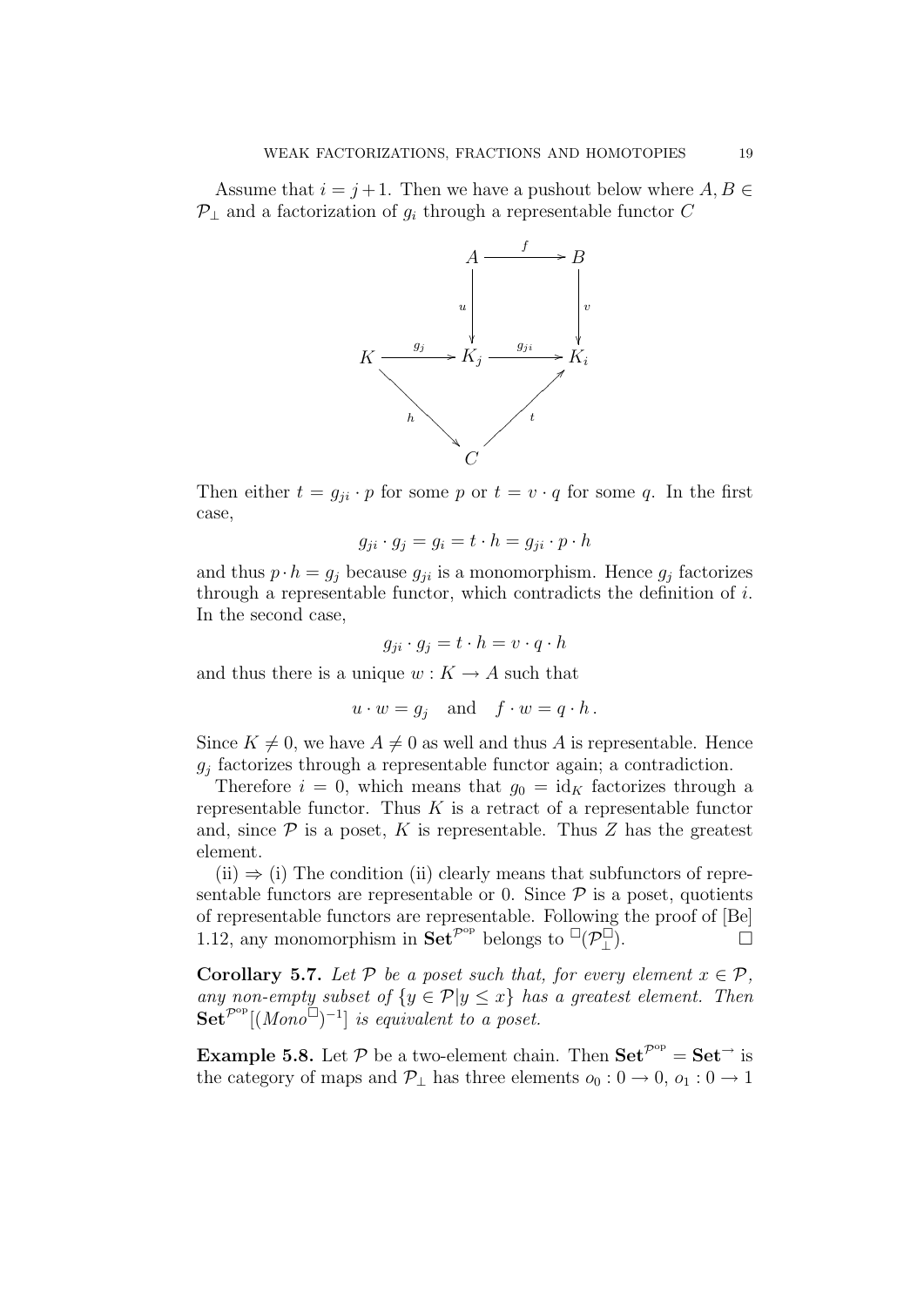and  $id_1 : 1 \to 1$ . Then a morphism  $(u_1, u_2) : f \to g$ 



belongs to  $\mathcal{P}_{\perp}^{\square} = \text{Mono}^{\square}$  iff  $u_2$  is surjective and for every  $a \in A_2$  and  $b \in \overline{B_1}$  with  $g(b) = u_2(a)$  there is  $c \in A_1$  such that  $f(c) = a$  and  $u_1(c) = a$ b. This implies that  $u_1$  is surjective as well. In other words,  $(u_1, u_2)$  is a (surjective) bisimulation, that is, using the transition system notation  $b_0 \rightarrow b$  for  $g(b) = b_0$  and  $a \rightarrow c$  for  $f(c) = a$ , it holds that for any "transition"  $b_0 \rightarrow b$  and any a with  $u_2(a) = b_0$  there is c such that  $a \rightarrow c$  and  $u_1(c) = b$ .

Following 5.7, we have that  $\textbf{Set}^{-1}[(\textit{Mono}^{\square})^{-1}] = \textbf{Set}^{-1}/\sim$  is equivalent to a poset. The objects id<sub>1</sub> and id<sub>1</sub> + $o_1$  are isomorphic in this category because there are morphisms

$$
id_1 \to id_1 + o_1 \quad \text{and} \quad id_1 + o_1 \to id_1 .
$$

But the objects id<sub>1</sub> and id<sub>1</sub> +o<sub>1</sub> are not bisimilar. In fact, assume that there are  $f : A \rightarrow B$  and morphisms

$$
id_1 \xleftarrow{(u_1, u_2)} f \xrightarrow{(v_1, v_2)} id_1 + o_1
$$

in Mono<sup> $\Box$ </sup>. Then  $(u_1, u_2)$  makes f surjective and thus  $\mathrm{id}_1 + o_1$  is surjective as well; a contradiction.

#### **REFERENCES**

- [AHRT] J. Adámek, H. Herrlich, J. Rosický and W. Tholen, Weak factorization systems and topological functors, Appl. Categ. Structures 10 (2002), 237– 249.
- [AHS] J. Adámek, H. Herrlich and G. Strecker, Abstract and Concrete Categories, Wiley 1990.
- [AR] J. Adámek and J. Rosický, Locally Presentable and Accessible Categories, Cambrige Univ. Press 1994.
- [Be] T. Beke, Sheafifiable homotopy model categories, Math. Proc. Cambridge Philos. Soc. 129 (2000), 447–475.
- [B] A. Beligiannis, Homotopy theory of modules and Gorenstein rings, Math. Scand. 88 (2001), 1–41.